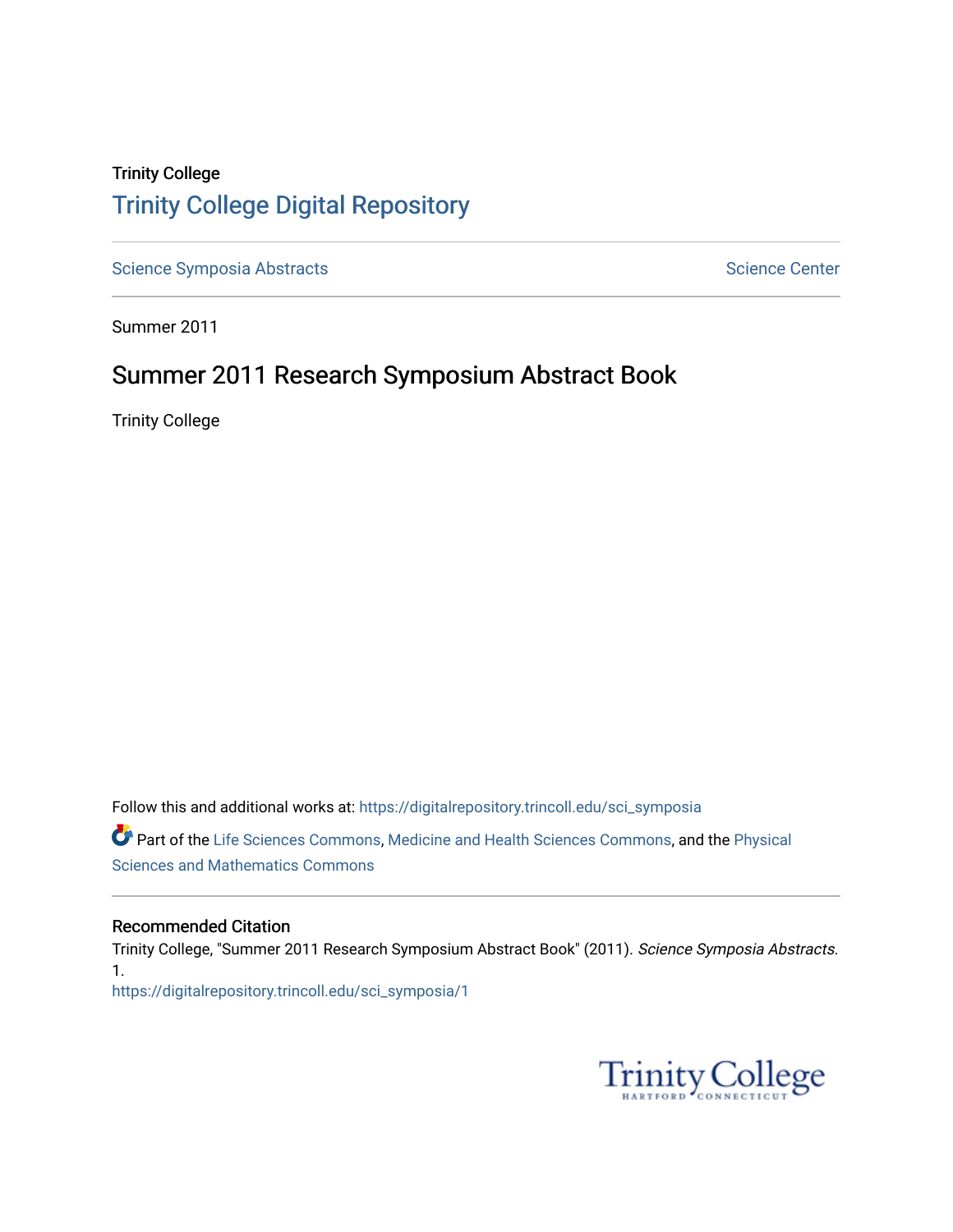# **SEVENTH ANNUAL SUMMER RESEARCH SYMPOSIUM TRINITY COLLEGE**

# **TABLE OF CONTENTS**

**Poster # Title**

# **BIOLOGY**

- **1. A NEW GENUS AND SPECIES FROM THE NORTH ATLANTIC,**  *ARCHESTENOGRAMMA PROFUNDUM* **(PHYLLOPHORACEAE, RHODOPHYTA), WITH TAXONOMIC RESOLUTION OF THE ORPHANED**  *LEPTOFAUCHEA BRASILIENSIS* Tayoot Chengsupanimit '14, Craig W. Schneider, Gary W. Saunders
- **2. THE EVOLUTION OF GARTER SNAKE,** *THAMNOPHIS SIRTALIS* **AND** *T. ORDINOIDES***, PLACENTAL MEMBRANES THROUGHOUT GESTATION** Jessica Chin '12
- **3. AN EXAMINATION OF THE EFFECTS OF SMOKING ON BACTERIAL COMMUNITIES OF THE UPPER RESPIRATORY TRACT** Tiffany Damiani '12, Kelly O'Brien '12
- **4. ONTOGENY OF NEURONAL CELL SIZE AND NUMBER IN THE CHINESE MUD SNAIL,** *CIPANGOPALUDINA CHINESIS* Amy Hackett '14
- **5. CHARACTERIZING THE GROWTH ZONE IN** *ARTEMIA* **BY ANALYZING CELL DYNAMICS AND GENE EXPRESSION** Lorena Lazo de la Vega '14
- **6. ANIMAL VISITATION TO COMPOST PILES**  Elle Lucadamo '12, Daniel Carlozzi '13, Sadichhya Adhikari '14, Bridget Tevnan '14
- **7. EXPLORING SERRATE-NOTCH INTERACTIONS WITH SERRATE LIGAND MUTATIONS** Connor McElligott '14, Geoff Kwok '14
- **8. THE EFFECTS OF THAPSIGARGIN, DTT, AND TUNICAMYCIN ON OLIGODENDROCYTE VIABILITY IN ENRICHED CULTURES** John McInnis III '12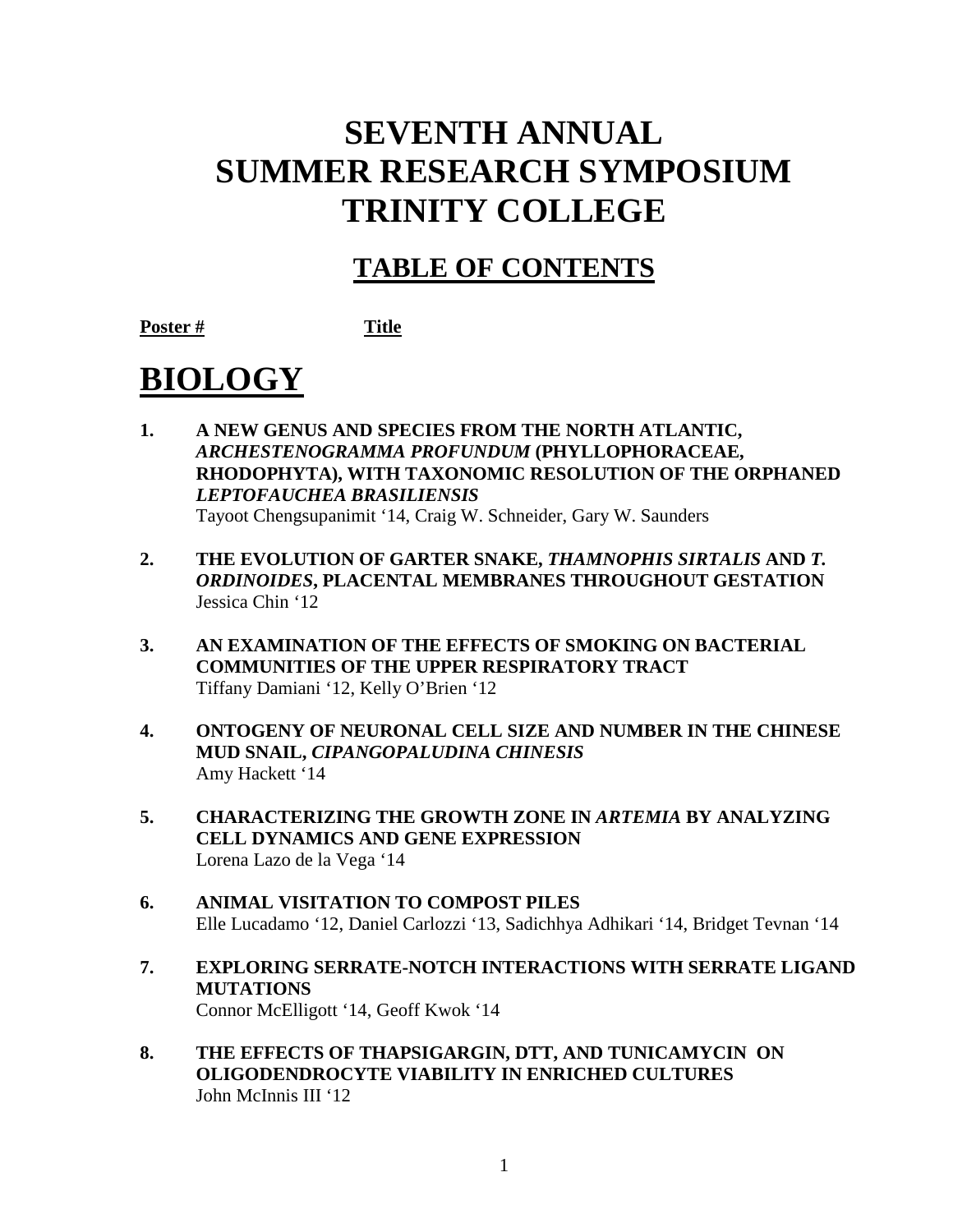- **9. SUBSTRATE SPECIFICITY AND PH RESPONSE OF THE CHOLINESTERASE IN THE CNS OF THE CHINESE MUD SNAIL,** *BELLAMYA CHINENSIS* Lisa Saa '14
- **10. AGGRESSIVE SIGNALING OF ELECTRIC FISH IN SOCIAL GROUPS: EFFECT OF SPECTRAL CONTENT, AMPLITUDE, AND ELECTROTAXIS**  Lorenzo Sewanan '12

# **CHEMISTRY**

- **11. SYNTHESIS OF DI-TERT-BUTYL ALLYL MALONATE** Lauren Aber '13
- **12. DEVELOPMENT OF CALIBRATION CURVES FOR QUANTITATIVE ANALYSIS OF DIMETHYLTRYPTAMINE IN ORAL FLUID BY HS-SPME/GC-MS AND DEMONSTRATION OF DRUG DERIVATIZATION** Erika J. Adams '13
- **13. COORDINATION OF A PEPTIDE β-TURN MIMETIC TO TUNGSTEN: POSSIBLE APPLICATIONS FOR THE STUDY OF β-SHEETS** Adam N. Boynton '12
- **14. LIGHT CATALYSED REACTIONS AT THE LIQUID-VAPOR INTERFACE IN CHLOROIODOMETHANE SOLUTION** Andy Delgadillo '13, Christina McGuire '13, William Tyler Nebel '14
- **15. STUDYING THE THREE-DIMENSIONAL STRUCTURE OF MALTOSE BINDING PROTEINS** Madeleine Hardy '12
- **16. SYNTHESIS AND STRUCTURE ELUCIDATION OF TERNARY MIXED CALCIUM RUTHENIUM HYDRIDES/DEUTERIDES (Ca2RuHxD6-x) THROUGH POWDER X-RAY CRYSTALLOGRAPHY AND INFRARED SPECTROSCOPY** Pathik Khatri '13
- **17. ANALYSIS OF NMR EXPERIMENTS ON** β**-CYCLODEXTRIN AND FLUORESCEIN** Richard Kim '13
- **18. INDIUM METAL PROMOTED COUPLINGS OF PROPARGYL ALDEHYDES FOLLOWED BY GOLD-CATALYZED CYCLIZATION** Darleny Lizardo '12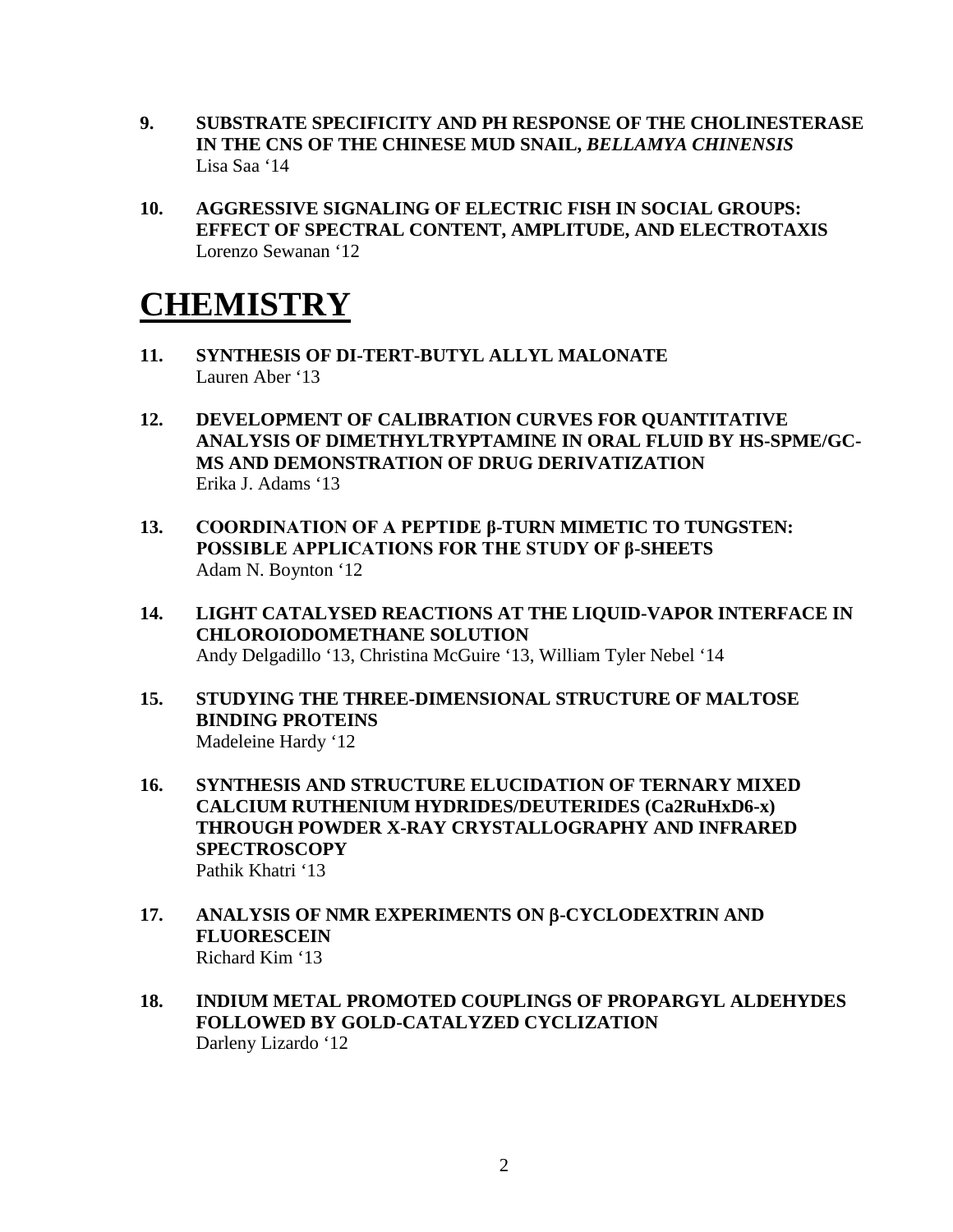- **19. CONSTRAINED PEPTIDES CONSTRUCTED BY COORDINATION OF PROPARGYLCYSTEINES WITH TUNGSTEN** Thomas A. McTeague '12, Zephyr D. Dworsky '11
- **20. SYNTHESIS OF TETRAHYDROPURAN WITH THE ASSISTANCE OF KDPG ALDOLASE** Panida Pollawit '12

# **COMPUTER SCIENCE**

- **21. HAITI COMMODITY TRACKER MOBILE APPLICATION** Jason Baird '14, Megan Chiu '14, Xu Huang '14
- **22. FIELD GEOLOGIST** Jason Baird '14, Conan Huang '14, and Megan Chiu '14
- **23. TORSTATUS - A WEB APP THAT MONITORS THE TOR NETWORK** Vlad Burca '14, Diego Calderon '13 (Wesleyan University), Jeremy Fehr '13 (Wesleyan University)
- **24. ARBITRARY INTEGER ARITHMETIC** Ben Hartung '12
- **25. POSIT-HAITI: AN SMS-BASED OPEN SOURCE MOBILE APP TO ASSIST FOOD DISTRIBTION IN HAITI** Alexandre Zhang '14, Christopher Nobile '12, Nyi Htet '13, Sheena Elveus '12, Tina Lipson '14

# **ENGINEERING**

- **26. GENERALIZED PRESSURE MODEL OF THE RABBIT LEFT VENTRICLE** Andrei Marchidan '13, Ryan L. Zukus '11
- **27. ESTIMATION OF GAZE LOCATION FOR POINT-OF-GAZE** Binay Poudel '12
- **28. THE IMAGE RECOGNITION TECHNIQUE THAT CAN SAVE HUMAN LABOR**

Han Wu '13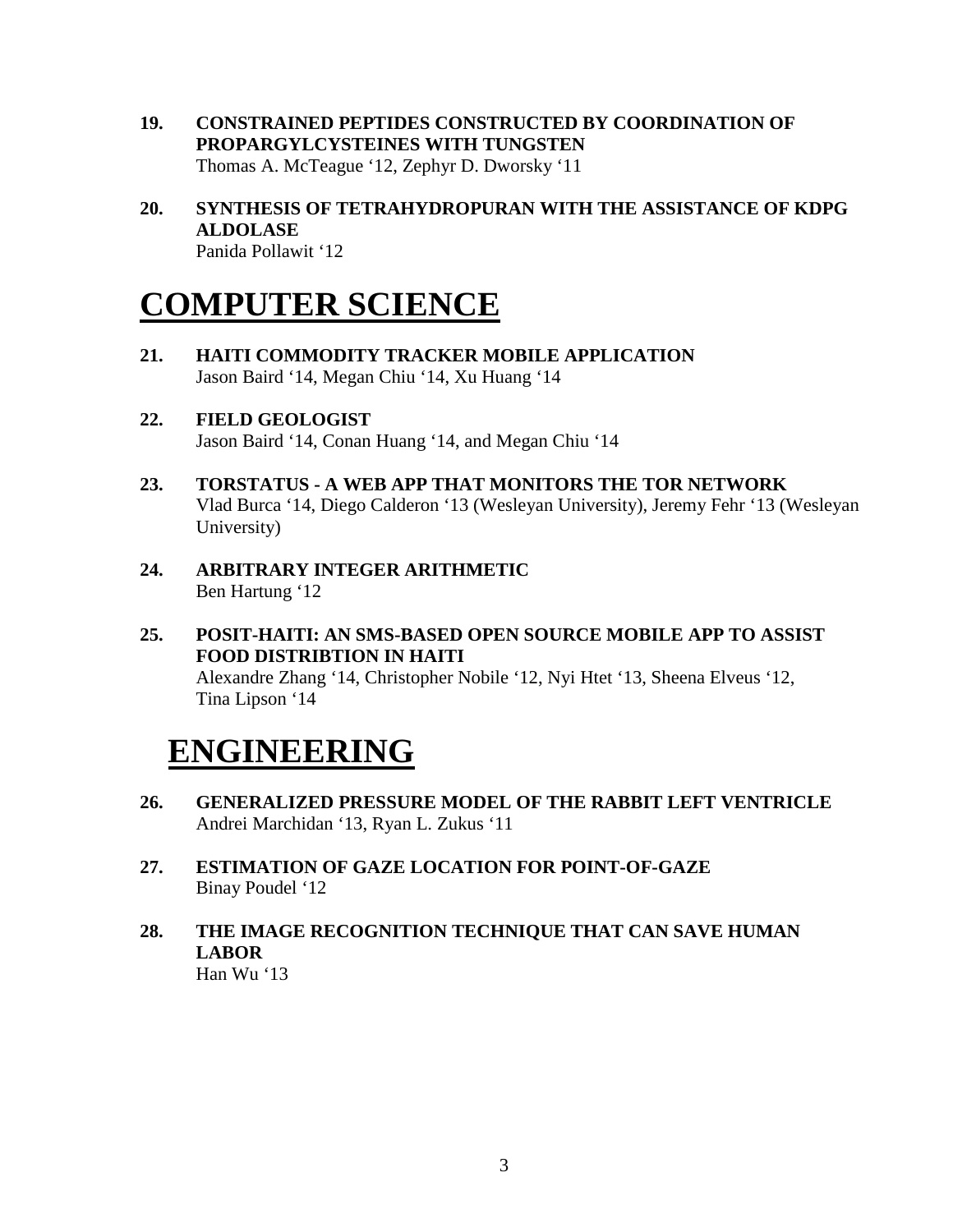# **ENVIRONMENTAL SCIENCE**

- **29. ANALYSIS OF TOXICOLOGICAL EFFECTS OF PHARMACEUTICAL MIXTURES ON DAPHNIA MAGNA** Airelle A. James '14
- **30. MAGNETIC ANALYSIS OF FLUVIAL SOILS MAY AID IN RECONSTRUCTION OF ETHIOPIAN PALEOENVIRONMENTS** Brittney M. Payton '12
- **31. POTENTIAL ICE AGE REMNANTS IN WINTERGREEN WOODS** Jess Smith '14, David Mallick '14

# **NEUROSCIENCE**

- **32. CHARACTERIZATION OF SMN2 EXPRESSION IN SPINAL MUSCULAR ATROPHY iPS CELLS** Brian Castelluccio '12
- **33. AN fMRI INVESTIGATION OF SOURCE MEMORY RETRIEVAL** Patricia Cavanaugh '14
- **34. DIFFERENCES IN BRAIN CONNECTIVITY REORGANIZATION BETWEEN STROKE AND TUMOR PATIENTS** Jessica Cote '12
- **35. THE EFFECT OF THE KETOGENIC DIET ON FORMALIN-INDUCED NOCICEPTION IN MICE** Jessica Fortin '14
- **36. THE EFFECT OF THE ANTIOXIDANTS ASCORBIC ACID AND URIC ACID ON UNDIFFERENTIATED AND RETINOIC ACID-DIFFERENTIATED SH-SY5Y CELLS** Pamela Hathway '12, Vishakha Negi (Trumbull High School)
- **37. THE EFFECTS OF ALCOHOL ON COGNITIVE FUNCTIONING IN COLLEGE STUDENTS** Sarah Isaac '14
- **38. THE EFFECT OF THE KETOGENIC DIET ON THE SOCIABILITY OF A MOUSE MODEL FOR AUTISM** Michelle Murphy '14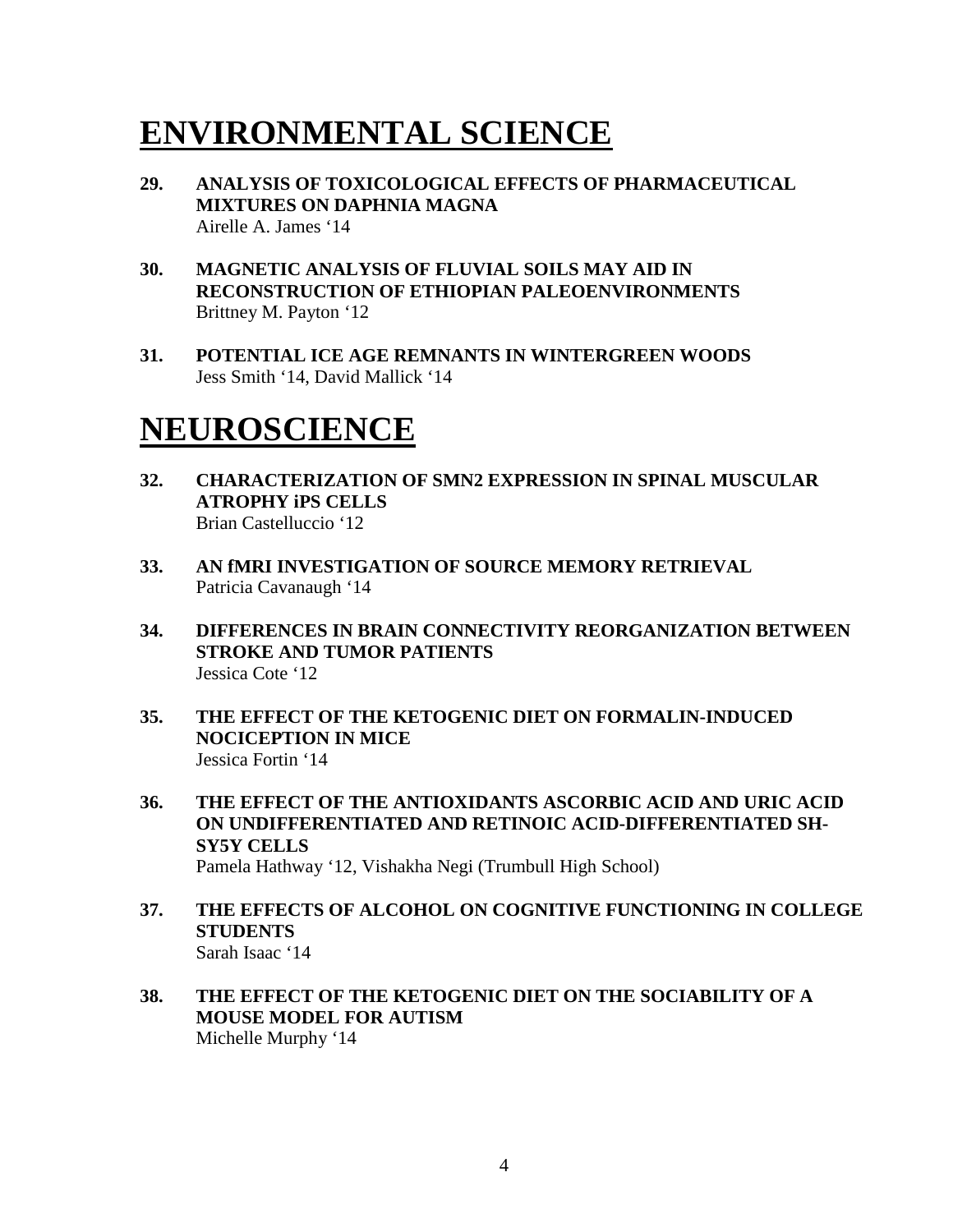- **39. CHANGES IN PURINE TISSUE CONTENT IN VARIOUS BRAIN STRUCTURES OF RATS FED A KETOGENIC DIET** Alexandra Nicaise '13
- **40. VERIFICATION OF PEAK ASSIGNMENTS IN QUANTITATIVE STUDY OF PURINE CONTENT IN RAT BRAIN** Samuel Scinto '12
- **41. THE EFFECT OF NEONATAL ISOLATION TREATMENT ON LONG-TERM POTENTIATION IN RATS** Nay Oo Shein '12, Georgia McAdams '14
- **42. PROSPECTIVE AND RETROSPECTIVE STUDIES OF THE EFFECTS OF THE KETOGENIC DIET ON BEHAVIOR**  Rebecca Williams '12

# **PHYSICS**

**43. DEVELOPMENT OF NOVEL ULTRAFAST ELECTRON SOURCES** Jonathan Handali '13, Erik Quinonez '14

# **PSYCHOLOGY**

- **44. PERCEPTION OF NATURAL SPEED OF BIOLOGICAL MOTION** Asiqur Anik '12
- **45. THE RECREATION OF WAVES THROUGH POINT-LIGHT DISPLAY** Ewen Kronemeyer '14
- **46. NATURAL APPLAUSE IN INDIVIDUALS AND GROUPS** Spencer McCauley '13
- **47. GENDER DIFFERENCES IN ACADEMIC HELP-SEEKING AND THEIR RELATION TO ACADEMIC PERFORMANCE AND ADJUSTMENT IN FIRST-YEAR COLLEGE STUDENTS** Jasmine Owarish-Gross '12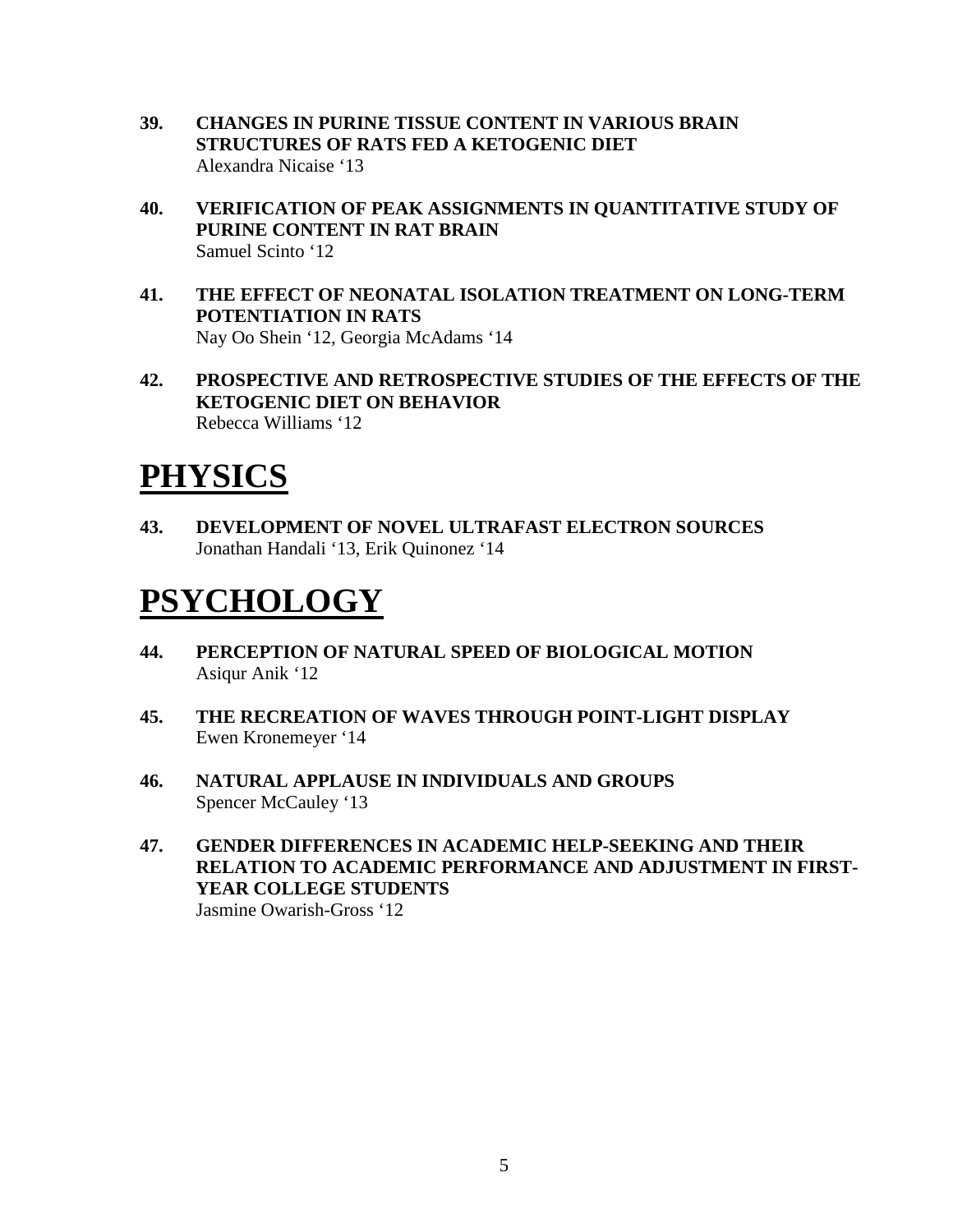# **BIOLOGY**

#### **1.**

#### **A NEW GENUS AND SPECIES FROM THE NORTH ATLANTIC, ARCHESTENOGRAMMA PROFUNDUM (PHYLLOPHORACEAE, RHODOPHYTA), WITH TAXONOMIC RESOLUTION OF THE ORPHANED LEPTOFAUCHEA BRASILIENSIS**

Tayoot Chengsupanimit '14, Craig W. Schneider, Gary W. Saunders Faculty Sponsors: Craig W. Schneider, Gary W. Saunders (Centre for Environmental & Molecular Algal Research, University of New Brunswick)

A recent collection of a red alga from Bermuda showed great similarities to *Leptofauchea brasiliensis* from Brazil, providing the impetus for a morphological and anatomical evaluation of the two. Based on these studies, the two appear to be congeneric. Molecular phylogenetic analyses of the Bermudian plants showed them to be to be a new genus and species of the Phyllophoraceae (Gigartinales), *Archestenogramma profundum*. In light of our anatomical observations, our phylogenetic results also proved instructive as to the disposition of *L. brasiliensis*, a species that was suggested to be incorrectly assigned to the Rhodymeniales for over a quarter of a century and even recently excluded from *Leptofauchea*. The morphological and anatomical similarity of *L. brasiliensis* to *A. profundum* suggested its movement from the Faucheaceae to a new taxonomic placement in the Phyllophoraceae, as *A. brasiliense*, comb. nov.

#### **2.**

## **THE EVOLUTION OF GARTER SNAKE, THAMNOPHIS SIRTALIS AND T. ORDINOIDES, PLACENTAL MEMBRANES THROUGHOUT GESTATION** Jessica Chin '12

Faculty Sponsor: Daniel Blackburn

While most lizards and snakes lay eggs, about 20% of these species give birth to live young, which is known as viviparity. Viviparous reptile species possess placentas, which serve to sustain their embryos by providing a link between mother and embryo for nutrients and gas exchange. My research focuses on two species of the garter snake, *Thamnophis sirtalis* and *T. ordinoides*, both of which are live-bearing species. My research uses light microscopy to analyze the form and function of the garter snake's placental membranes over its gestational period. Thus far, I have chronicled the stages of garter snake gestation, embedded samples, and begun to create a series of microscope slides to stain. In the future, I hope to have a series large enough to show how the garter snake's placental membranes have changed over the course of development.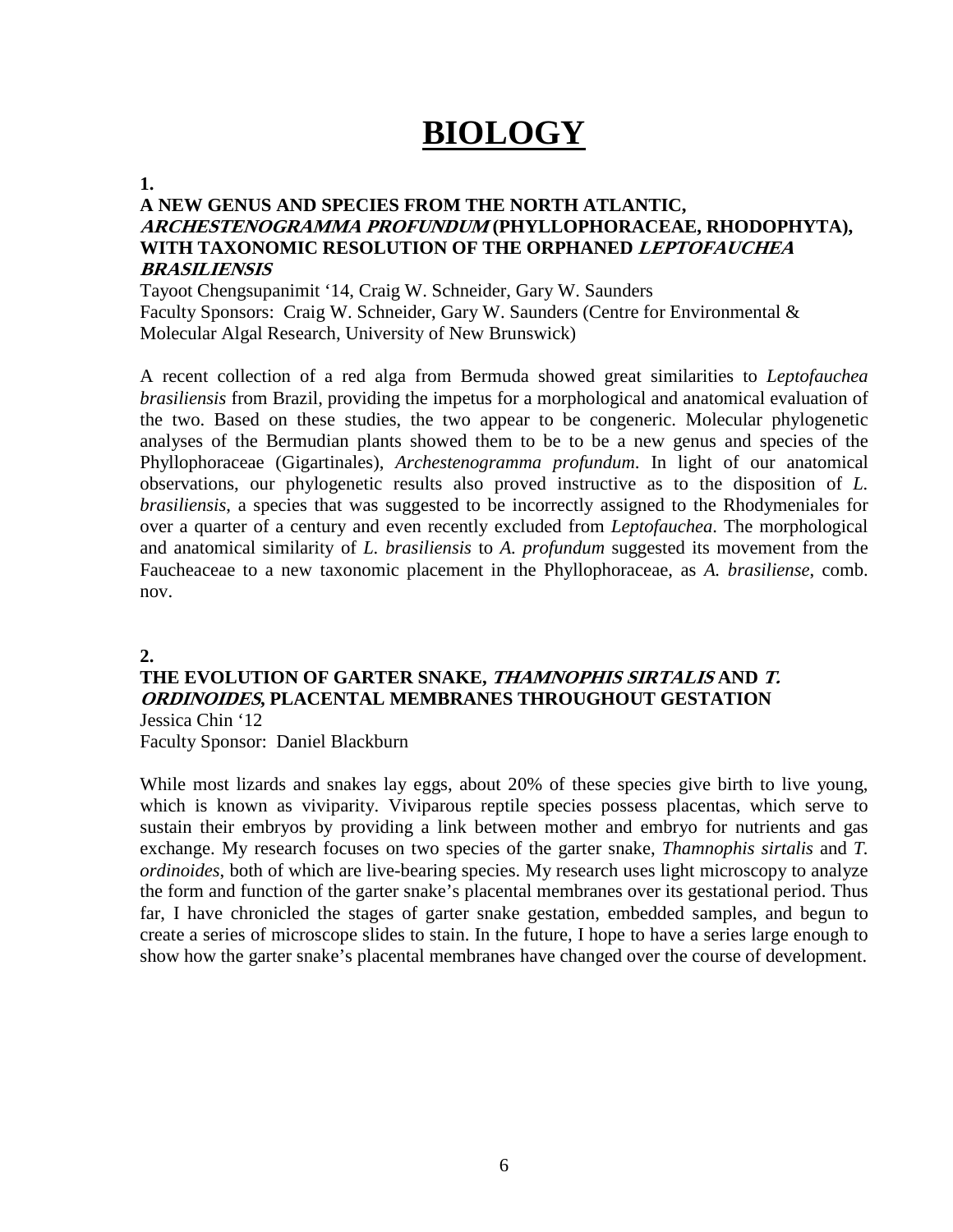## **3. AN EXAMINATION OF THE EFFECTS OF SMOKING ON BACTERIAL COMMUNITIES OF THE UPPER RESPIRATORY TRACT**

Tiffany Damiani '12, Kelly O'Brien '12 Faculty Sponsor: Lisa-Anne Foster

Bacterial communities and their hosts are associated in a complex symbiotic relationship. The normal flora of the human body colonize various sites, adhering to tissues; consequently assisting in the function of the host. Colonization may reduce the host's susceptibility to disease through a variety of protective factors. The normal flora, more specifically, α-hemolytic strains of Streptococci, are known to block attachment sites of pathogenic bacteria, compete with pathogens for resources, and produce toxins. It is hypothesized that an inverse relationship exists between systemic disease and populations of normal flora. Behaviors such as smoking and alcohol consumption in addition to health conditions such as asthma may cause disruptions in the normal flora. This alteration of the microbiota may adversely affect the host, allowing pathogens to invade healthy cells. This preliminary study investigates the effects of smoking on the composition of the bacterial communities of the upper respiratory tract. Terminal restriction fragment length polymorphism (tRFLP) was used to examine and determine the composition of bacteria of interest in oropharyngeal samples. Samples were collected with basic health status surveys from student volunteers at Trinity College. The surveys were examined to illuminate any health factors that may affect the bacterial composition. The tRFLP profiles of smokers had significantly fewer peaks than those of non-smokers, correlating to the presence of fewer bacterial species in smokers than in non-smokers. This data indicates that smoking limits the microbial diversity in the upper respiratory tract. A database of tRFLP profiles produced by known pathogens and known normal flora was constructed to use as a means of identifying bacteria of interest within an unknown oropharyngeal sample in future studies.

**4.**

### **ONTOGENY OF NEURONAL CELL SIZE AND NUMBER IN THE CHINESE MUD SNAIL, CIPANGOPALUDINA CHINESIS**

Amy Hackett '14 Faculty Sponsor: Chris Swart

The class of gastropoda contains from 40,000 to 100,000 species of marine and terrestrial snails and slugs. The central nervous system has been studied in very few of these species however these few species have served as important model organisms in physiology and neuroscience studies. Based on the limited sample available it has been suggested that all gastropods follow one of two ontogentic trajectories – possessing very small neurons that increase in number as the animal gets larger or developing a nervous system with a relatively fixed number of neurons that become larger as the animal grows. While this is likely a false dichotomy additional species must be described to support the more likely scenario of variation between and across both conditions. While the gastropods with fewer but larger neurons have been popular and valuable models in neurophysiology research the many celled but small celled gastropod nervous sytem is likely a better model of vertebrate nervous systems and warrant additional investigation. Herein we describe the ontogenetic trajectory in neuronal number and size in the cerebral ganglion of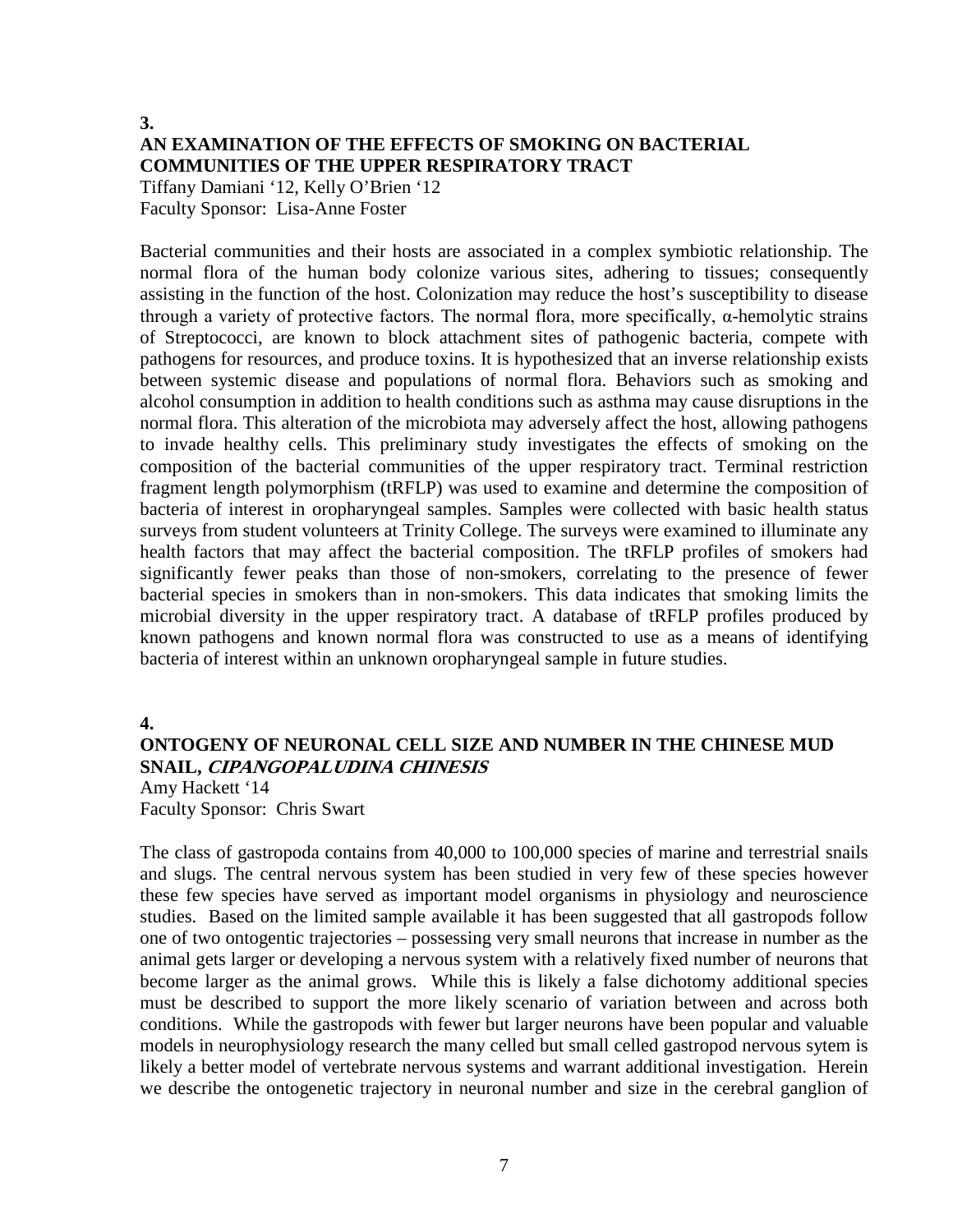the Chinese Mud Snail, *Cipangopaludina chinensis*. Our data indicates that this species exhibits the "many large" neuron scenario with a twist: our data supports the idea that this animal is a protandrous hermaphrodite; transitioning from males as young adults to females as the become larger.

#### **5.**

#### **CHARACTERIZING THE GROWTH ZONE IN ARTEMIA BY ANALYZING CELL DYNAMICS AND GENE EXPRESSION**

Lorena Lazo de la Vega '14 Faculty Sponsor: Terri Williams

Our current knowledge of the development of segments in the phylum Arthropoda is mainly based on *Drosophila*, while our knowledge of other species is very limited. However, Drosophila forms all of its segments simultaneously, while most other arthropods form them sequentially in a region called the growth zone. The lab is using two crustaceans, *Artemia* and *Thamnocephalus*, and an insect, *Tribolium*, to analyze cell dynamics and gene regulation in the growth zone. Because segmentation from a growth zone is poorly understood, one of our first goals is to describe normal development of the growth zone in the crustaceans, *Artemia* and *Thamnocephalus*. We hypothesized that the growth zone in *Artemia* will stay the same size due to their sequential segmentation and because cell mitosis appears to play a large role in segment development. The animals were stained with an antibody to the segmentation gene, engrailed, and used to measure various features of the growth zone. The size of the growth zone in *Artemia*  stayed constant while it decreased in *Thamnocephalus*. Although *Thamnocephalus* and *Artemia*  are more closely related, the data showed that the growth zone in *Thamnocephalus* and the *Tribolium* embryos are similar since both decrease in size. We are now beginning to explore the location and function of cell division within the growth zone using BrdU and Hydroxyurea exposure data.

#### **6.**

#### **ANIMAL VISITATION TO COMPOST PILES**

Elle Lucadamo '12, Daniel Carlozzi '13, Sadichhya Adhikari '14, Bridget Tevnan '14 Faculty Sponsor: Scott Smedley

Backyard compost piles are a common, environmentally sound method of food waste disposal in suburban and rural areas. It has long been claimed that the addition of animal-based kitchen scraps (e.g., animal tissue, eggshells, and dairy products) to compost may increase wildlife visitation; however, this idea has not been tested. Our study provides such a test. Beginning in 2008 in Andover, Connecticut, seasonal replicates have been conducted in which three types of compost piles [vegetable products only (VEG), vegetable and animal product mix (MIX), and control (CON)] have been monitored using heat-motion sensitive cameras to record wildlife visitors. We here report findings from the autumn replicate from 2010 (R9). In R9 significantly more wildlife in general was attracted to the MIX pile than the VEG or CON piles, while no preference was seen between the VEG and CON piles. Of the most frequent visitors in R9, the American crow, opossum, and domestic dog displayed a preference for the MIX pile, while the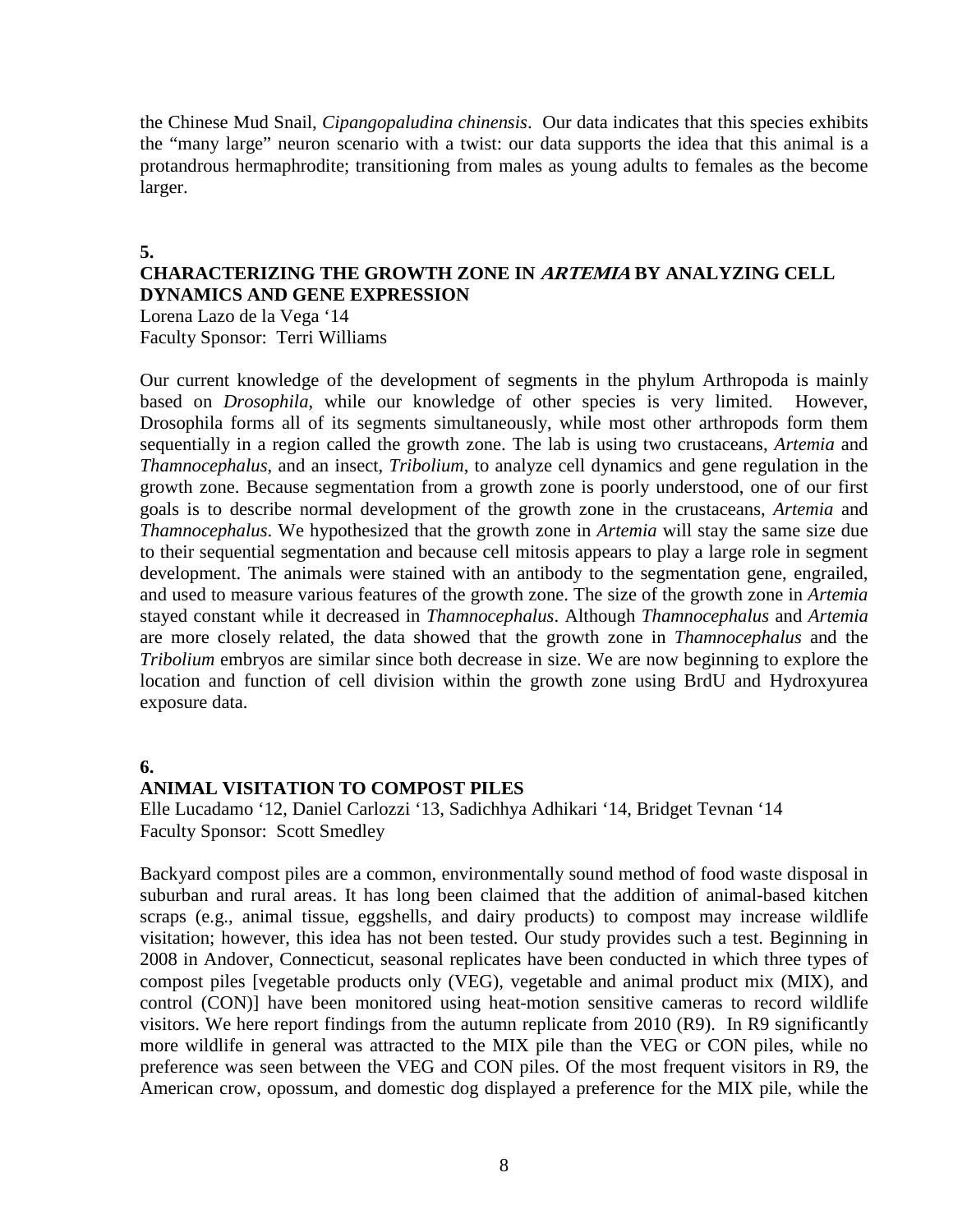gray fox and raccoon showed no preference for pile type, and the gray squirrel showed a preference for the CON pile. Animals in the two previous fall replicates (R3 and R6) also displayed a significant preference for the MIX pile, however, in R3 wildlife visitors significantly preferred the CON pile to the VEG pile (atypical compared to replicates from other seasons), while in R6 the VEG pile was preferred to the CON pile (typical). It appears that overall visitation trends in the autumn are largely influenced by nut caching by gray squirrels in the CON pile. This behavior may vary between years, corresponding with annual variation in acorn production.

**7.**

### **EXPLORING SERRATE-NOTCH INTERACTIONS WITH SERRATE LIGAND MUTATIONS**

Connor McElligott '14, Geoff Kwok '14 Faculty Sponsor: Robert Fleming

We have studied the Notch-signaling pathway where cellular signals are generated via interactions between the Notch receptor and the Serrate ligand. Notch is a receptor that when activated causes a series of catalytic reactions that ultimately affect the wing and many other aspects of development in fruit flies. The Serrate ligand has the ability to activate or inhibit the Notch protein receptor. Notch will only be activated if a Serrate ligand is expressed on an adjacent cell and comes into contact with the receptor. Notch can also be inhibited if Serrate is expressed on the cell receiving the signal. Our goal was to examine specific portions of the Serrate ligand to more completely characterize the portion of Serrate that mediates Notch inhibition. Serrate is made up of 14 EGF like repeats along with a DSL region and an intracellular domain. The Serrate segment from the N-terminus through repeat 6 has been found to have an inhibitory effect on Notch whereas repeats 7-14 have no ascribed function in either notch activation or inhibition. When repeat four, five, or six is individually removed, Serrate loses its inhibitory effect. Our goals were to remove repeats four, five, and six together to see if Serrate still loses the inhibitory effect. Additionally, we are moving these same repeats in between repeats 11 and 12 to establish if location is important for the activation or inhibition of Notch. In a different project, a minigene was constructed where repeats 7-14 were removed resulting in a mutated Serrate form that only exhibits the ability to inhibit Notch.

**8.**

#### **THE EFFECTS OF THAPSIGARGIN, DTT, AND TUNICAMYCIN ON OLIGODENDROCYTE VIABILITY IN ENRICHED CULTURES** John McInnis III '12

Faculty Sponsor: Hebe Guardiola-Diaz

If cells are unable to resolve ER stress through the unfolded protein response, they will undergo apoptosis. Thapsigargin, DTT and Tunicamycin have all been shown to induce ER stress in vitro. Due to their high protein production load oligodendrocytes are particularly vulnerable to ER stress, which has practical implications for diseases such as multiple sclerosis and multiple system atrophy. In order to study ER stress, it was necessary to study the effects of each drug on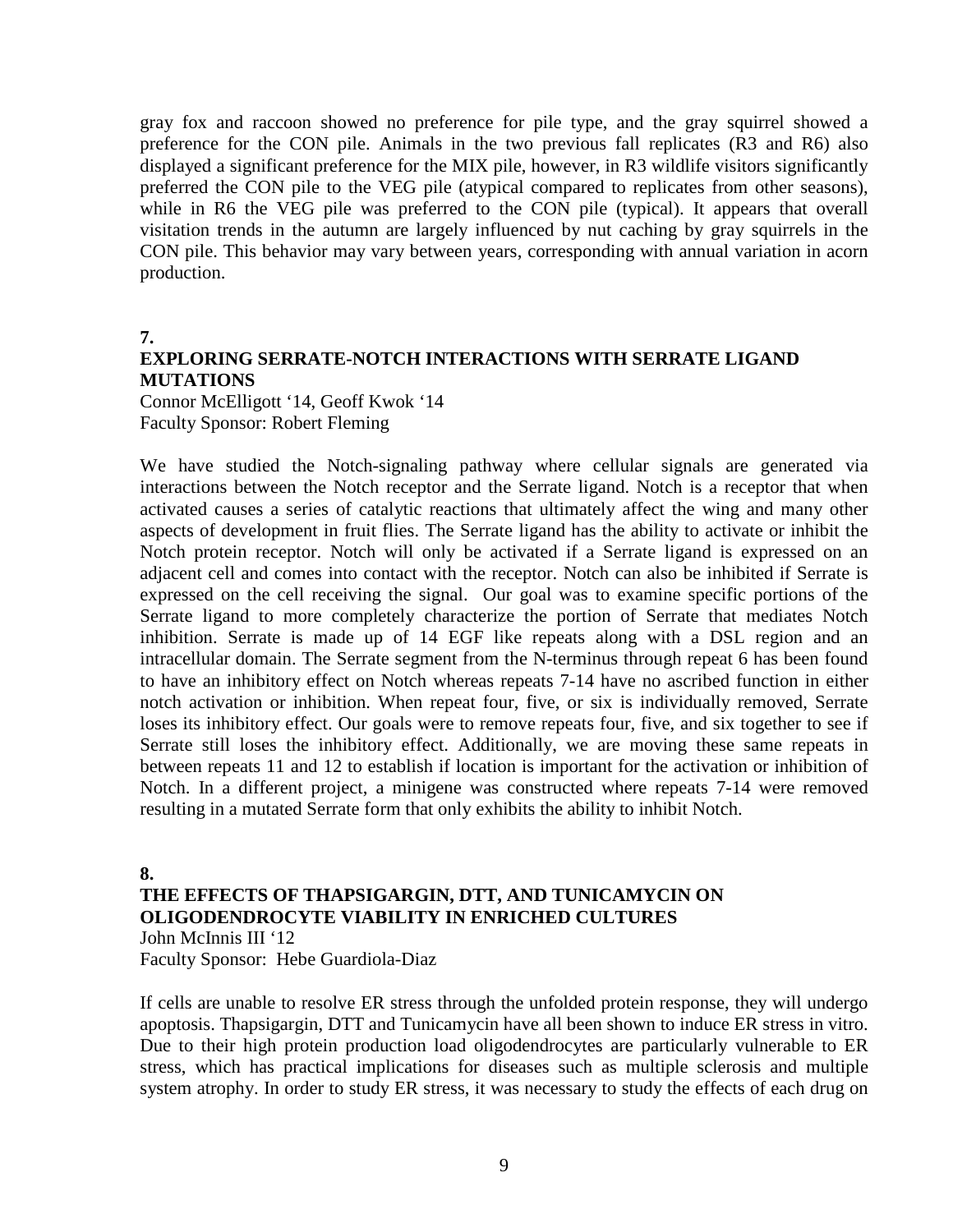oligodendrocyte survival. This was done by creating time course exposures and dosage response curves for the effects of all three drugs on oligodendrocyte progenitors (OLPs) and mature oligodendrocytes (MOLs). Cell viability was assessed by Alamar Blue (AB) assay. There was a time and concentration dependant reduction in cell viability in response to the three drugs in both MOLs and OLPs. As was expected, the reduction in viability was more pronounced OLPs. Based on these results, the ideal concentrations for inducing ER stress are 2.0ug/ml of Tunicamycin, 100nM of Thapsigargin and 200uM of DTT. These concentrations are in agreement with those used throughout the scientific literature. This information will guide our future study of the effects of ER stress on the AKT/mTOR pathway in oligodendrocytes.

#### **9.**

### **SUBSTRATE SPECIFICITY AND PH RESPONSE OF THE CHOLINESTERASE IN THE CNS OF THE CHINESE MUD SNAIL, BELLAMYA CHINENSIS** Lisa Saa '14

Faculty Sponsor: Chris Swart

Cholinesterases are present throughout the body. In muscle and the central nervous system (CNS), the predominant cholinesterase is acetylcholinesterase (AChE) whereas it is butryl cholinesterase in the blood or hemolymph. Vertebrates and invertebrates possess both kinds of cholinesterases. There is variation in substrate specificity from taxa to taxa for both enzyme classes. Determination of substrate specificity and pH response for AChE from the CNS of *Bellamya chinensis* was determined using the three most commonly tested substrates: acetylthiocholine iodide (ACTI), butyrylthiocholine iodide (BTCI), and propionyl thiocholine iodide (PTCI). The results showed that the AChE from the CNS of the *Bellamya chinensis* has an optimum activity at pH 8.5 and greatest affinity for PTCI, followed by BTCI, and finally, ATCI.

#### **10.**

### **AGGRESSIVE SIGNALING OF ELECTRIC FISH IN SOCIAL GROUPS: EFFECT OF SPECTRAL CONTENT, AMPLITUDE, AND ELECTROTAXIS**

Lorenzo Sewanan '12 Faculty Sponsor: Kent Dunlap

Aggressive signaling in the electric fish Apternotus leptorhynchus has frequently been studied during dyadic interactions in the lab, in which fish are highly aggressive and commonly injure each other. Yet under field conditions and in captive social groups, fish are relatively nonaggressive and even prefer affiliation to isolation. What about social groups inhibits aggression? To better understand the behavior of fish to such complex living environments, we examined the production of chirps, a common aggressive electric signal, when fish were exposed to stimuli that mimicked those found in social groups. We first demonstrated that fish chirped less in the presence of two fish than with a single fish. Fish were then presented with 1) a simple sine wave electrical stimulus that mimicked the electric discharge of a single fish or 2) a composite sine wave stimulus that mimicked the discharge of two fish. When the mean amplitudes of stimuli were held constant, fish chirped less to the composite signal than the simple signal, indicating that the complex spectral content of a composite signal inhibits chirping. When the composite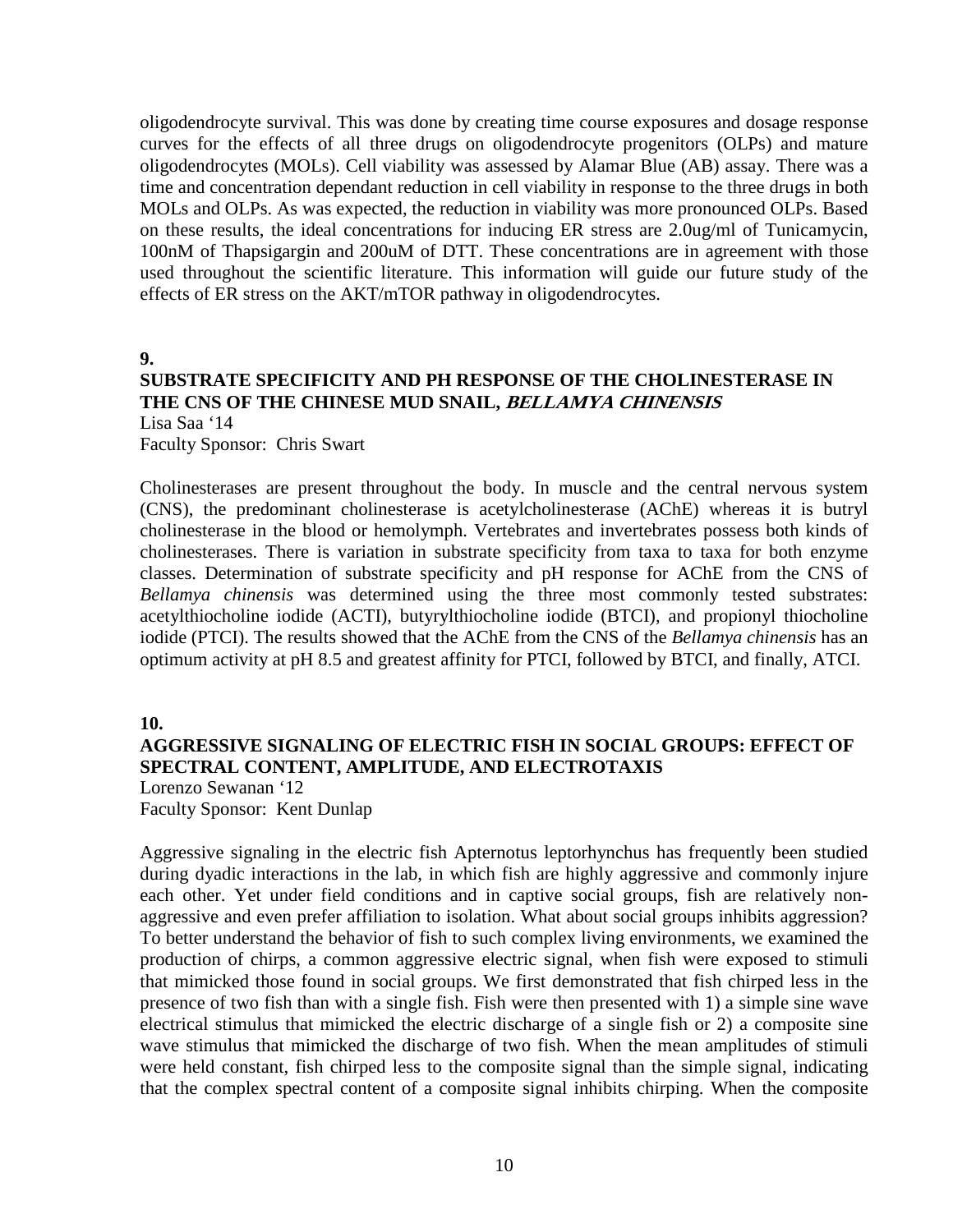signal was twice the amplitude of the simple signal and fish were confined near the stimulus, fish chirped more to the composite signal than the simple signal, indicating that the higher amplitude created by multiple fish stimulates chirping. However, free swimming fish showed more electrotaxis to simple signals than composite signals, indicating that the ways fish distribute spatially may contribute to the reduction of aggression in social groups.

# **CHEMISTRY**

#### **11. SYNTHESIS OF DI-TERT-BUTYL ALLYL MALONATE**

Lauren Aber '13 Faculty Sponsor: Richard Prigodich

The focus of this project is to find a new method of synthesizing a modified amino acid, gammacarboxyglutamic acid. Different bases and solvents were used along with varying molar equivalences of reagents and bases. The goal of this synthesis is to optimize the formation of the desired product without producing a side product. The reaction was run with Tetrahydrafuran (THF), Potassium Tert-butoxide, di-tert butyl malonate and allyl bromide to produce a small amount of product while Gas Chromatography-Mass Spectrum (GC-MS) was used to identify the components in the product. The process of making the modified amino acid was altered due to the presence of un-reacted starting reagent throughout the reaction. The reaction was run for varying amounts of time to determine if more di-tert-butyl malonate reacted over time, with differing conditions such as stirring vigorously at room temperature and refluxing. Refluxing the reaction did not show any decrease in the amount of un-reacted starting material. The reaction was run using Sodium hydroxide in THF then adding di-tert butyl malonate and allyl bromide after a specified amount of time. This method was found to react a greater amount of the starting reagent but was unreliable due to the reactivity of the Sodium hydroxide. The reaction is monitored by GC-MS and H1 NMR.

**12.**

#### **DEVELOPMENT OF CALIBRATION CURVES FOR QUANTITATIVE ANALYSIS OF DIMETHYLTRYPTAMINE IN ORAL FLUID BY HS-SPME/GC-MS AND DEMONSTRATION OF DRUG DERIVATIZATION**

Erika J. Adams '13 Faculty Sponsor: Janet F. Morrison

N,N-dimethyltryptamine (DMT) is a schedule I hallucinogen that is found in many plants but is also produced synthetically. Historically, DMT is used in a brew during religious ceremonies of many indigenous South American cultures; however, it has become increasingly popular among college students and young adults in recent years. In October of 2010, students at Georgetown University were arrested for operating a covert DMT manufacturing laboratory out of their dorm room.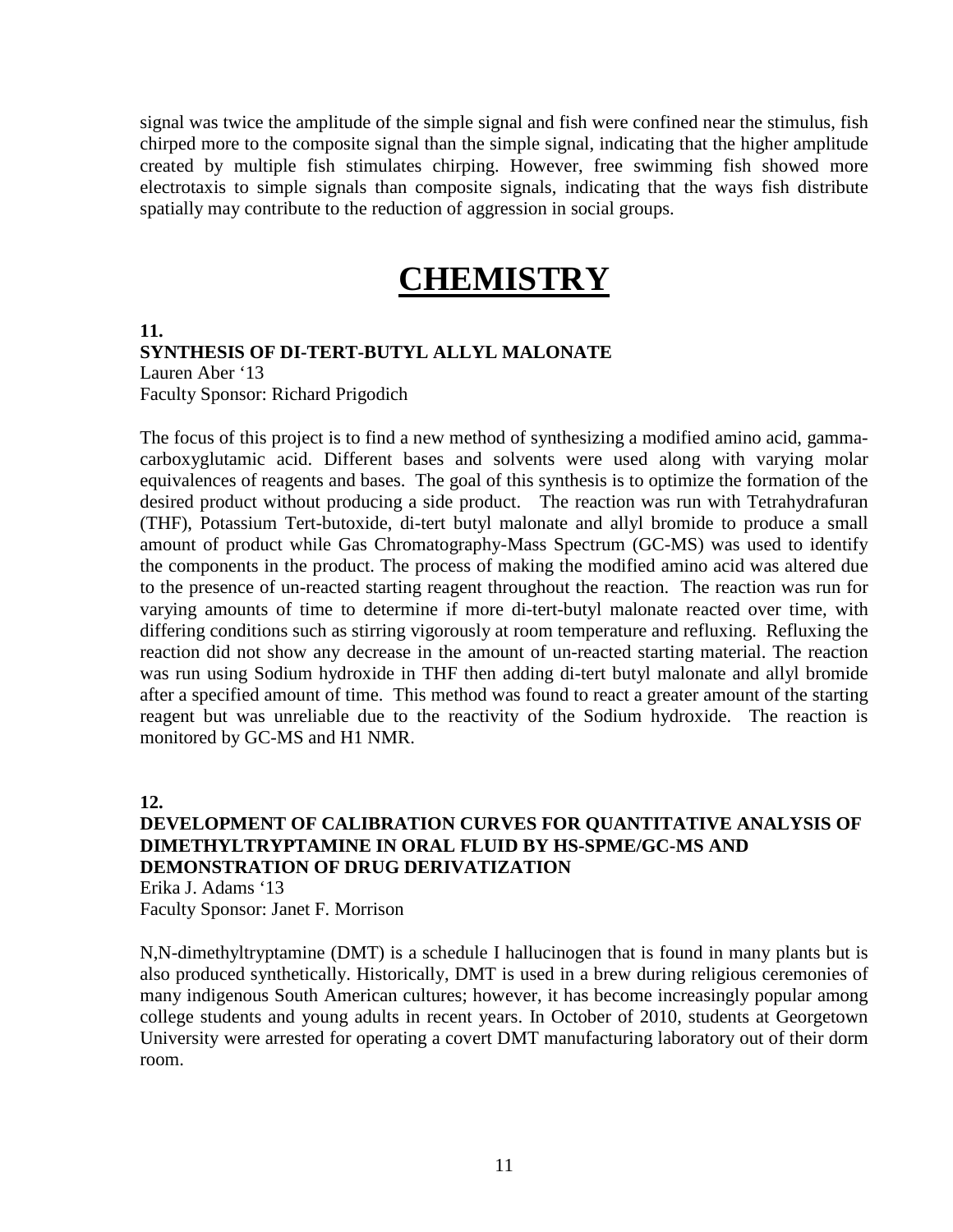The goal of the present study is to develop a reliable analytical method implementing headspace solid-phase microextraction (HS-SPME) and gas chromatography-mass spectrometry (GC-MS) for laboratory confirmation of DMT in oral fluid (saliva). Oral fluid sampling is the sampling method of choice because it provides a quick and noninvasive way to determine whether a person was under the influence of drugs at the time the sample was collected. Test kits for oral fluid sampling based mainly on immunoassay have been developed for roadside screening of a variety of drugs. The results of these 'on-site' tests are considered preliminary and require laboratory confirmation for forensic defensibility.

Results of internal standard calibration curve data designed to quantify DMT in oral fluid samples will be presented. 5-Methoxy-dimethyltryptamine was investigated as an internal standard. Derivatization, both in-vial and on-fiber, of DMT was investigated. It was observed that the sample matrix has a profound effect on DMT recoveries by SPME; the influence of solvent, and the presence or absence of salt and KOH will be discussed.

#### **13.**

### **COORDINATION OF A PEPTIDE β-TURN MIMETIC TO TUNGSTEN: POSSIBLE APPLICATIONS FOR THE STUDY OF β-SHEETS**

Adam N. Boynton '12 Faculty Sponsor: Timothy P. Curran

In 1995 Kemp and Li described the synthesis of 2-amino-2'-carboxyphenylacetylene (1) and its use as a peptide turn mimetic.1,2 Their work showed that 1 does function as a  $\beta$ -turn mimetic, and that



peptide derivatives incorporating 1 adopted **β** -sheet structures. A key structural element in 1 is the alkyne group that links both phenyl rings. Because of our ongoing interest in the use of tungsten-alkyne coordination for generating constrained peptides,3,4,5 we have begun investigations into whether peptide derivatives of 1 can be reacted with W(CO)3(dmtc)2 to yield tungsten-bis(alkyne) complexes (like 2), and whether the peptides maintain a β -sheet structure after coordination to tungsten. If the peptides do maintain their sheet structure, then it would be of interest to know whether the two β -sheets interact with each other via stacking arrangements. Owing to solubility and oligomerization issues, there are very few model systems for investigating β -sheet stacking interactions.

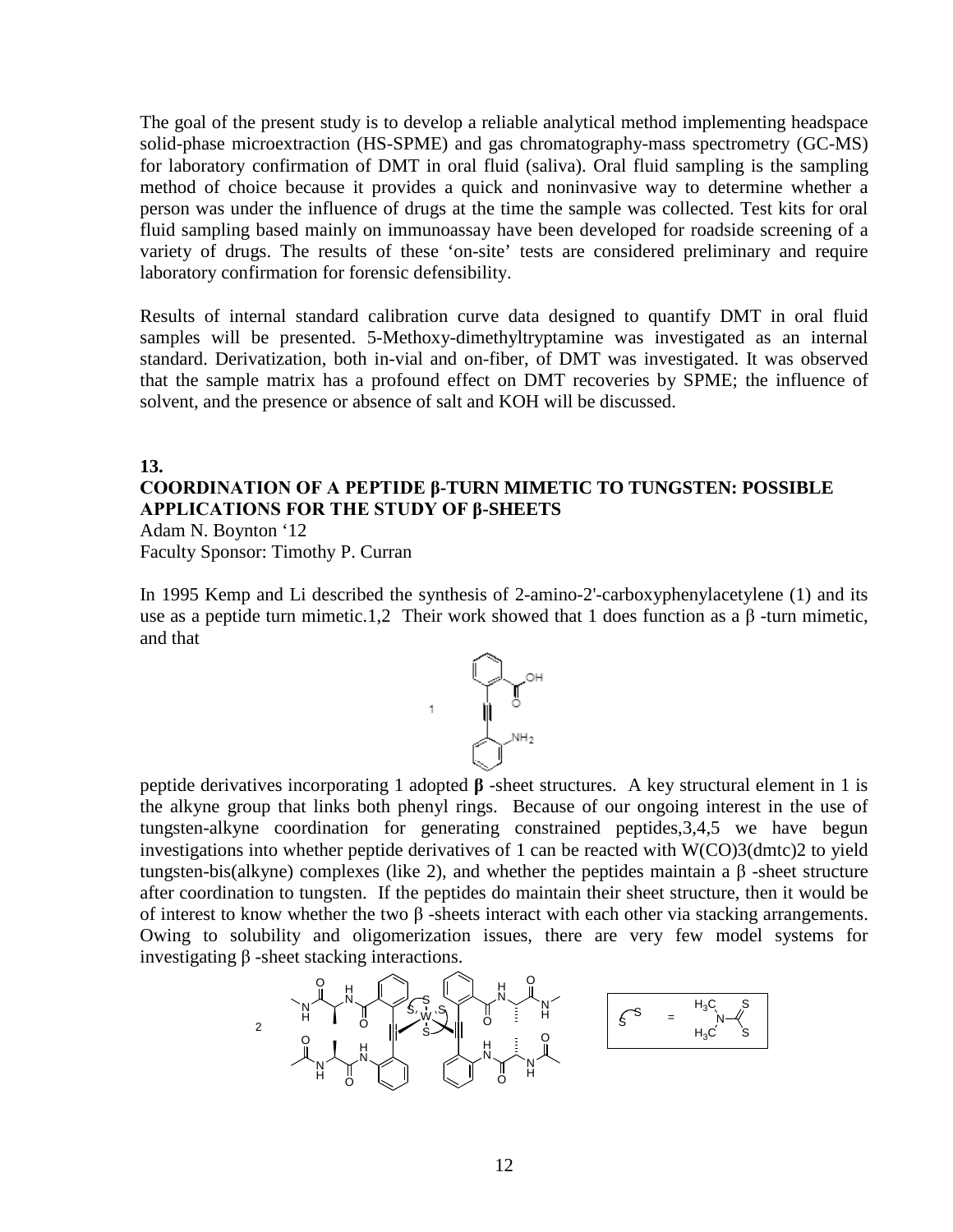This presentation will detail the status of our efforts to prepare and study these novel bioorganometallic species.

#### References

- 1. D. S. Kemp, Z. Q. Li, Tetrahedron Lett., 1995, 36, 4175-4178.
- 2. D. S. Kemp, Z. Q. Li, Tetrahedron Lett., 1995, 36, 4179-4180.
- 3. T. P. Curran, A. L. Grant, R. L. Lucht, J. C. Carter, J. Affonso, Org. Lett., 2002, 4, 2917- 2920.
- 4. T. P. Curran, R. S. H. Yoon, B. R. Volk, J. Organometallic Chem., 2004, 689, 4837-4847.
- 5. T. P. Curran, A. B. Lesser, R. S. H. Yoon, J. Organometallic Chem., 2007, 692, 1243-1254

#### **14.**

#### **LIGHT CATALYSED REACTIONS AT THE LIQUID-VAPOR INTERFACE IN CHLOROIODOMETHANE SOLUTION**

Andy Delgadillo '13, Christina McGuire '13, William Tyler Nebel '14 Faculty Sponsor: Maria Krisch

Photochemistry is largely responsible for the dissociation of many halogenated organics in ocean water and in atmospheric aerosols. This can lead to the production of ozone depleting compounds. Research suggests that there is a difference in the photochemistry of bulk solutions versus at the liquid-vapor interface. Using a droplet train apparatus to create aerosols, our goal was to examine the effect of photochemical reactions on chloroiodomethane (CH2ICl). By varying droplet size, solution concentration, and exposing each aerosol droplet to an ultraviolet (UV) Pen-ray lamp we collected samples to analyze via gas chromatography mass-spectrometry. We looked to see whether there was a greater decrease of CH2ICl in smaller droplets than in larger ones, in accordance with theories about photochemical reactions at the liquid-vapor interface versus in bulk solution. However, our results thus far are inconclusive due to the variability in replicates. In the future we will introduce sodium chloride (NaCl) to the aqueous CH2ICl solutions, in order to determine whether putting the CH2ICl in a saline environment will produce more conclusive results. There are also plans to increase light exposure by using a 266 nm ultraviolet laser.

#### **15.**

### **STUDYING THE THREE-DIMENSIONAL STRUCTURE OF MALTOSE BINDING PROTEINS**

Madeleine Hardy '12 Faculty Sponsor: Richard Prigodich

The objective of this research project was to study the maltose binding protein Mal3 in the thermophilic bacterium Thermotoga maritime. This protein's three-dimensional structure is to be determined so it can be compared to the other two classes of Mal proteins and provide insight to the evolution of this third class, Mal3 protein. This was achieved by purifying and concentrating Mal3 protein that were obtained from Rosetta line cells with plasmids that contained the Mal3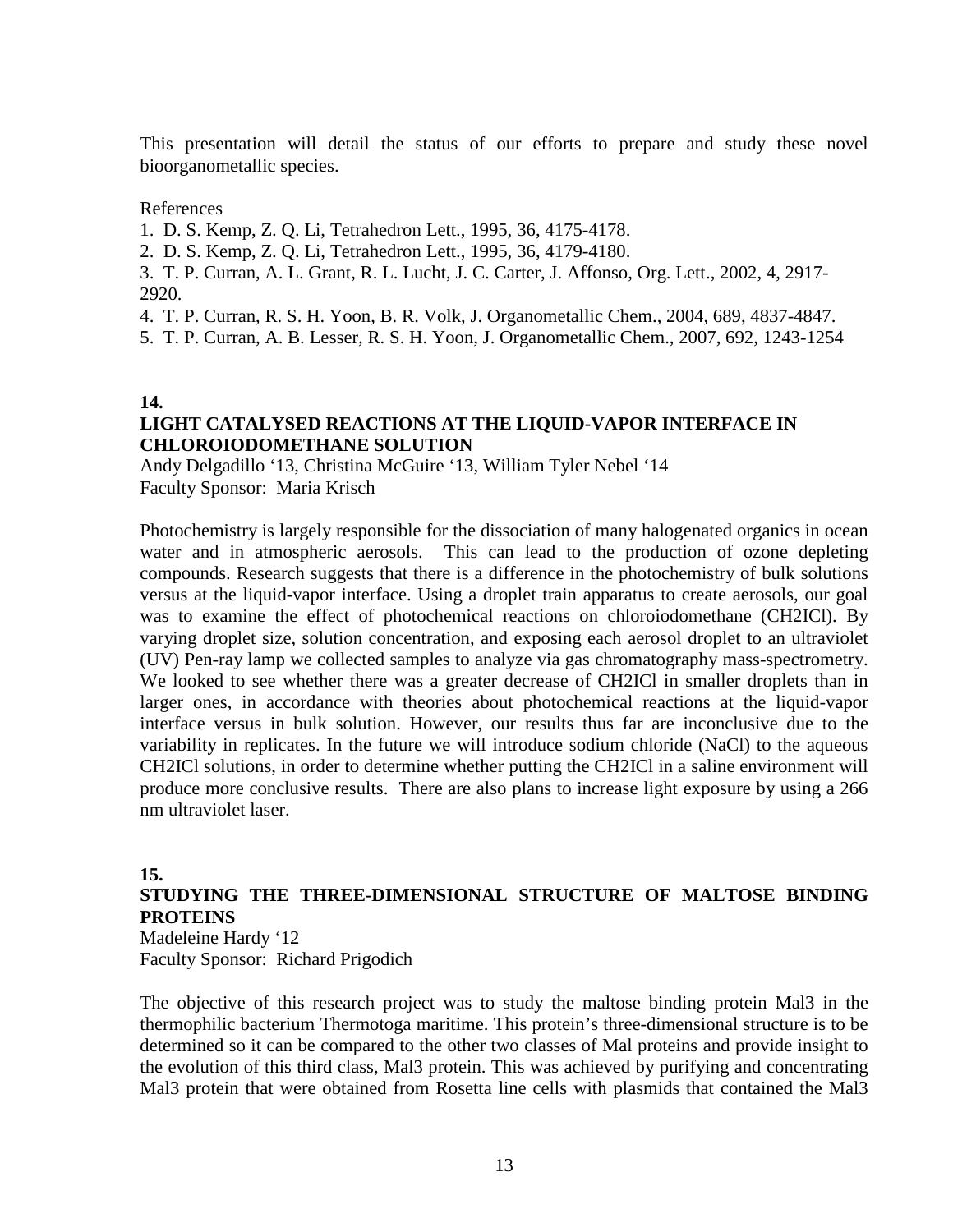gene. The protein was crystallized from solutions varying in concentrations of magnesium chloride and PEG 8000 and were observed using x-ray diffraction analysis. Although successful crystals were made, they did not diffract well when analyzed.

#### **16.**

#### **SYNTHESIS AND STRUCTURE ELUCIDATION OF TERNARY MIXED CALCIUM RUTHENIUM HYDRIDES/DEUTERIDES (Ca2RuHxD6-x) THROUGH POWDER X-RAY CRYSTALLOGRAPHY AND INFRARED SPECTROSCOPY** Pathik Khatri '13 Faculty Sponsor: Ralph O. Moyer

The purpose of this research was to synthesize ternary compounds of the formula Ca2RuHxD6-x in order to elucidate the structures and possible applications of the compounds. Due to the hydrogen storage capabilities of Ca2RuHxD6-x compounds, there are possible alternative fuel applications. The compounds were synthesized by solid state reactions of molar amounts of CaH2, CaD2, CaHD with ruthenium metal under either a hydrogen, deuterium, or deuterium hydride atmosphere at high temperatures to yield one of several combinations of Ca2RuHxD6-x (x: 0-6). The ternary compounds were ascertained to be a face-centered cubic lattice of the K2PtCl6 structure by use of Powder X-ray crystallography and Rietveld Refinement. The composition was characterized with Infrared Spectroscopy. The mechanism of the solid state reaction established that composition was influenced by reaction gas atmosphere. With compound structure, chemical properties of the ternary compound were discovered.

#### **17.**

#### **ANALYSIS OF NMR EXPERIMENTS ON** β**-CYCLODEXTRIN AND FLUORESCEIN** Richard Kim '13

Faculty Sponsor: Richard Prigodich

β-cyclodextrin is a seven sugar cyclic molecule with a cone like structure with two openings. This structure is important to study due to the fact that this molecule can behave like a container in interactions with other molecules. A particular use of this characteristic of β-cyclodextrin is to bind to fluorescein and delay its retention time in capillary electrophoresis experiments. Fluorescein is a dye commonly used to track and label cells in fluorescence microscopy. It has hydrophilic ends that has the potential to interact with the hydrophilic parts of the βcyclodextrin. Through a series of proton NMR experiments, the structures of β-cyclodextrin and fluorescein were first studied individually. A COSY NMR experiment of fluorescein was done to assign the proton spectrum peaks to the protons on fluorescein. Finally, a NOESY NMR experiment was done on a sample with a 1:1 mole ratio of β-cyclodextrin to fluorescein to analyze the proton to proton through space interactions in the respective molecules to discover how fluorescein may interact with β-cyclodextrin.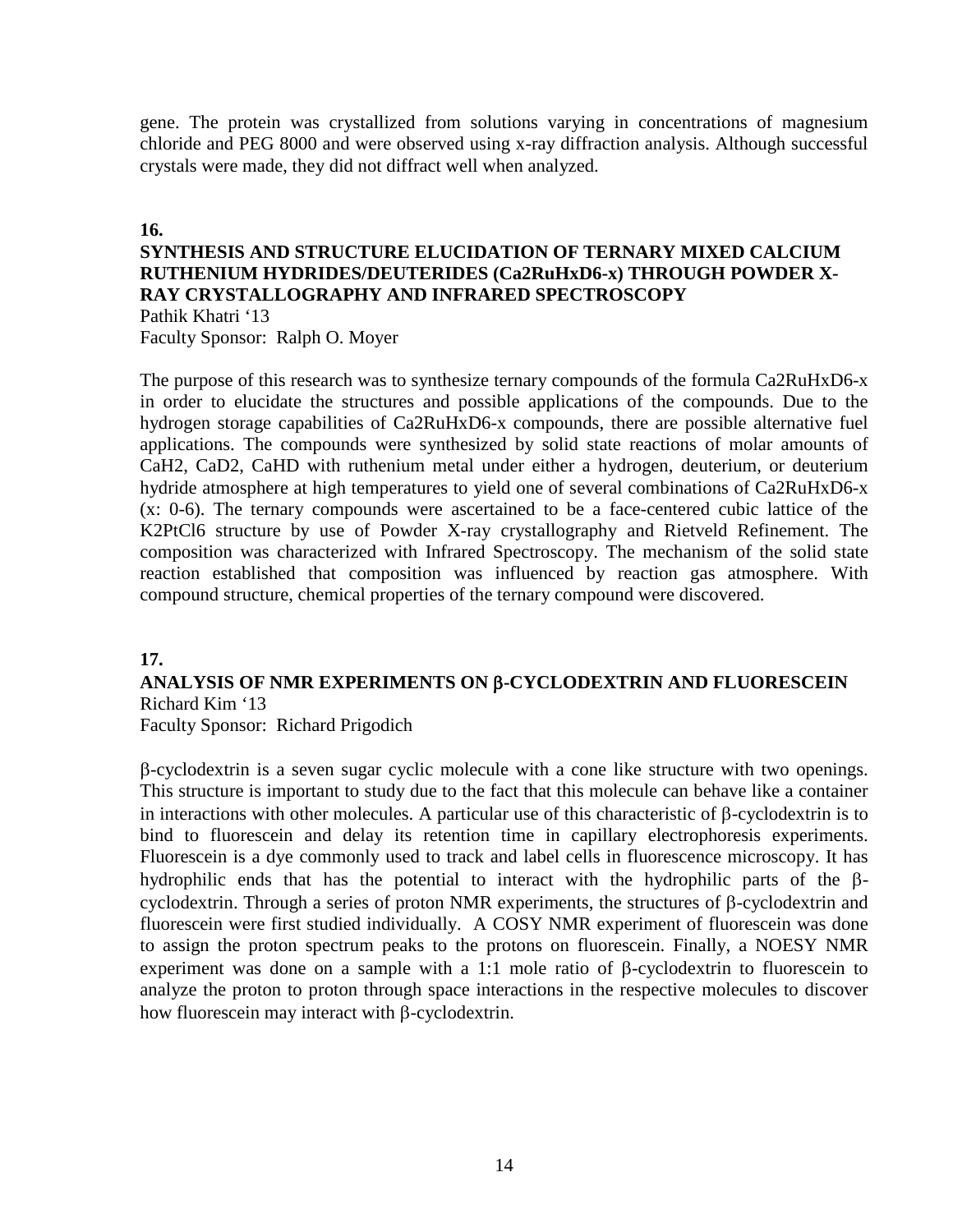## **18. INDIUM METAL PROMOTED COUPLINGS OF PROPARGYL ALDEHYDES FOLLOWED BY GOLD-CATALYZED CYCLIZATION**

Darleny Lizardo '12 Faculty Sponsor: Thomas Mitzel

Organometallic reactions are one of the oldest techniques used in order to create carbon-carbon bonds. Generally, organometallic reactions follow a 2-step process that must be performed under inert conditions in organic solvents. Such conditions are expensive, may lead product loss due to the two-pot system and can even be harmful to the environment.

In the 1900s, Phillipe Barbier was able to formulate a one-pot version of the traditional organometallic reaction after discovering that aluminium, tin, indium, and zinc are metals that promote carbon-carbon bond formation between alkyl halides and carbonyls. In our lab we are working towards an indium-promoted Barbier coupling of a propargyl aldehyde to an allyl bromide. We then hope that the coupled product undergoes a copestyle rearrangement where the final product would be a cyclized ketone, all in a one-pot system. Indium is our metal of choice due to its ability of promoting carbon-carbon bond formation while under benign or aqueous solvent conditions. Ultimately, we would like to develop a more efficient, environmentally friendly chemical process that mimics

the old-fashioned organometallic reactions.

#### **19.**

### **CONSTRAINED PEPTIDES CONSTRUCTED BY COORDINATION OF PROPARGYLCYSTEINES WITH TUNGSTEN**

Thomas A. McTeague '12, Zephyr D. Dworsky '11 Faculty Sponsor: Timothy P. Curran

Ongoing work in our group is aimed at identifying and characterizing unique metal-ligand interactions that can be used to constrain peptides to specific secondary structures. One system that has been under active exploration is tungsten-alkyne coordination, since the tungsten can coordinate two alkyne ligands to produce an air-stable species. Alkynes are not found in the structures of the 20 common amino acids, so we have investigated the ability of synthetic, alkynylamino acids to coordinate to tungsten. In this presentation, the synthesis and coordination of peptides bearing two of these alkynylamino acids will be detailed. The resulting complexes are cyclic species that incorporate the tungsten in the ring - metallacyclicpeptides. In addition, the conformational analysis of these metallacyclicpeptides will be detailed. Finally, the ability of a pentapeptide bearing two propargylcysteines to form a metallacycle and to adopt an  $\alpha$ -helical conformation will be presented.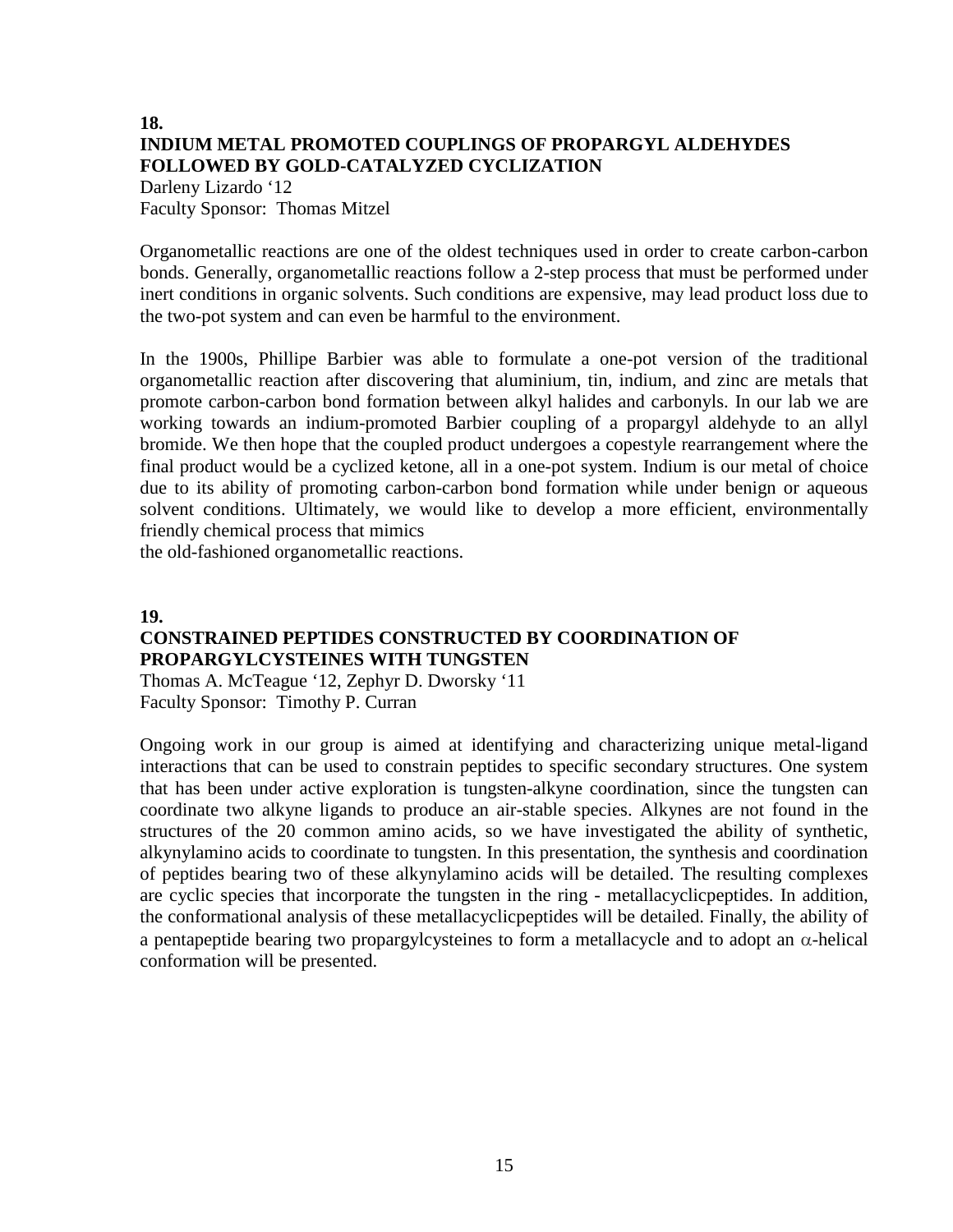## **20. SYNTHESIS OF TETRAHYDROPURAN WITH THE ASSISTANCE OF KDPG ALDOLASE**

Panida Pollawit '12 Faculty Sponsor: Timothy P. Curran, Jörg Pietruszka, Thomas Classen

The goal of this project was to synthesize tetrahydropuran (THP), a component of an anti-cancer toxin, psymberin **(1)**. In order to synthesize THP in a more efficient way, KDPG aldolase was planned for use in aiding the synthesis of THP. Previous research on the synthesis of psymberin in chemistry were successful but was too complicated for practical use. On the other hand, KDPG aldolases are very specific, they are only active in the presence of pyruvic acid and an aldehyde, which was one of the steps in the planned scheme. It would also be stereospecific, whereas a purely chemical approach would yield a racemic mixture. To purify the product, flash chromatography was used. Methods to analyze the compound included using  ${}^{1}$ H-NMR and  ${}^{13}$ C-NMR, and GC-MS, and TLC. Unfortunately, the substrate that was supposed to be provided to the aldolase could not be formed consistently due to the instability of aldehydes, so it was never introduced to the enzyme.



# **COMPUTER SCIENCE**

#### **21.**

#### **HAITI COMMODITY TRACKER MOBILE APPLICATION**

Jason Baird '14, Megan Chiu '14, Xu Huang '14 Faculty Sponsors: Trishan de Lanerolle, Ralph Morelli

In order to monitor food shortages, the Acdi/Voca humanitarian organization in Haiti monitors food prices in local markets. Aid workers use this information to decide day-to-day or postdisaster food distribution across the region. Typically prices are recorded on paper. The information is then entered manually onto computers by food aid officials and then displayed via spreadsheets. This process is time-consuming and tedious. We developed the Haiti Commodity Tracker, a mobile app, to make this data gathering process more efficient and more accurate.

Agronomists go to several sites in the market and use the phone app to record commodity prices. Due to limited connectivity in rural Haiti, data is first saved to the phone's database and then uploaded to a central server via text messaging (SMS).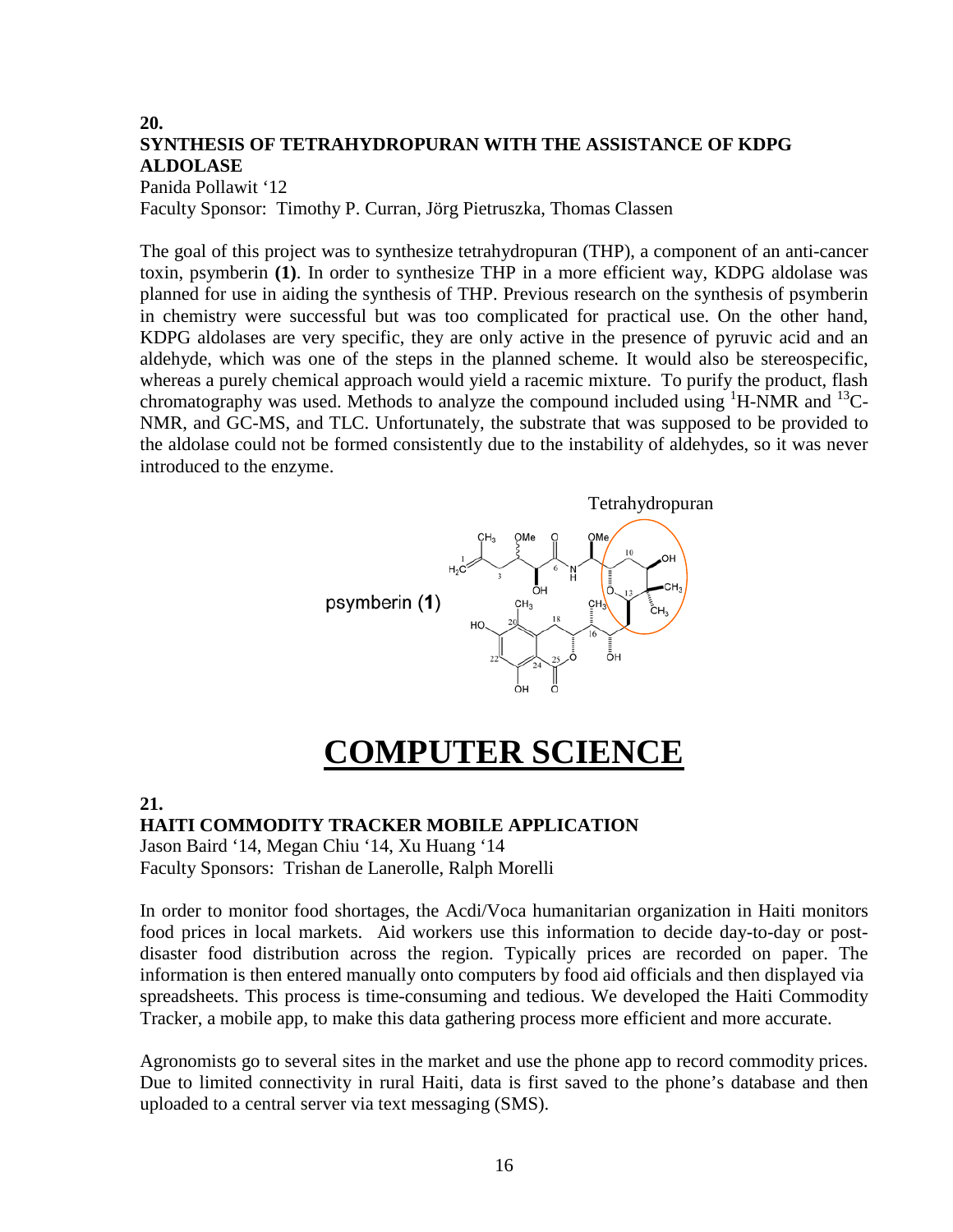Because the app is distributed under an open source license, it can be shared with other humanitarian agencies performing similar processes in Haiti and around the globe.

## **22.**

#### **FIELD GEOLOGIST**

Jason Baird '14, Conan Huang '14, and Megan Chiu '14 Faculty Sponsors: Ralph Morelli, Trishan de Lanerolle, Jonathan Gourley

Field Geologist is an Android phone application developed with a Google app development kit named App Inventor. The app was developed to measure rock outcroppings, specifically two measurements called "dip" and "strike." Dip is the steepest angle possible on the rock. measured down from ninety degrees, and strike is the compass heading ninety degrees to the left of that. All the user has to do to get these measurements is place the phone on the steepest part of the outcropping, at any rotation. The app records dip, strike, latitude, and longitude, and allows the user to choose or create a rock type. The main screen of the app shows a compass and measurements of dip, strike, latitude, and longitude. The compass shows the user the direction of north, and the direction of dip. When the user taps the compass, the app pulls up a rock selection screen, and records all the data about the current position. The second screen is a map that shows all points previously recorded, with dip markers pointing in the correct directions and numbers showing dip measurements. Users can create different sets of points, or "maps," avoiding overlaps. Finally, all data can be uploaded to a server, then downloaded as a comma-separated values file, which can be opened in Microsoft Excel.

#### **23.**

#### **TORSTATUS - A WEB APP THAT MONITORS THE TOR NETWORK**

Vlad Burca '14, Diego Calderon '13 (Wesleyan University), Jeremy Fehr '13 (Wesleyan University)

Faculty Sponsors: Ralph Morelli, Norman Danner (Mathematics and Computer Science Department, Wesleyan University)

In an era where the privacy on the Internet is a major problem in computer security – your browsing can be traced, personal information is being posted all over the Web – Tor Network is meant to be an intermediate network between the user's computer and the Internet. Its main purpose is to hide the computer's identity (the IP address) when it goes out on the Web. TorStatus is a web application, created mainly for research purposes, that monitors the entire Tor Network, gathering information about all the Tor users. Originally being implemented in PHP, we refurbished it using Django, a Web framework that is based on Python. Some of its main advantages are the designer-friendly template system, the object-relational mapper and the cache system which helped us improving the loading speed of TorStatus. Therefore, we achieved great results not only in terms of loading speed (TorStatus being connected to a huge database of users), but also by creating a user-friendly interface which eases the research work.

#### **24.**

### **ARBITRARY INTEGER ARITHMETIC**

Ben Hartung '12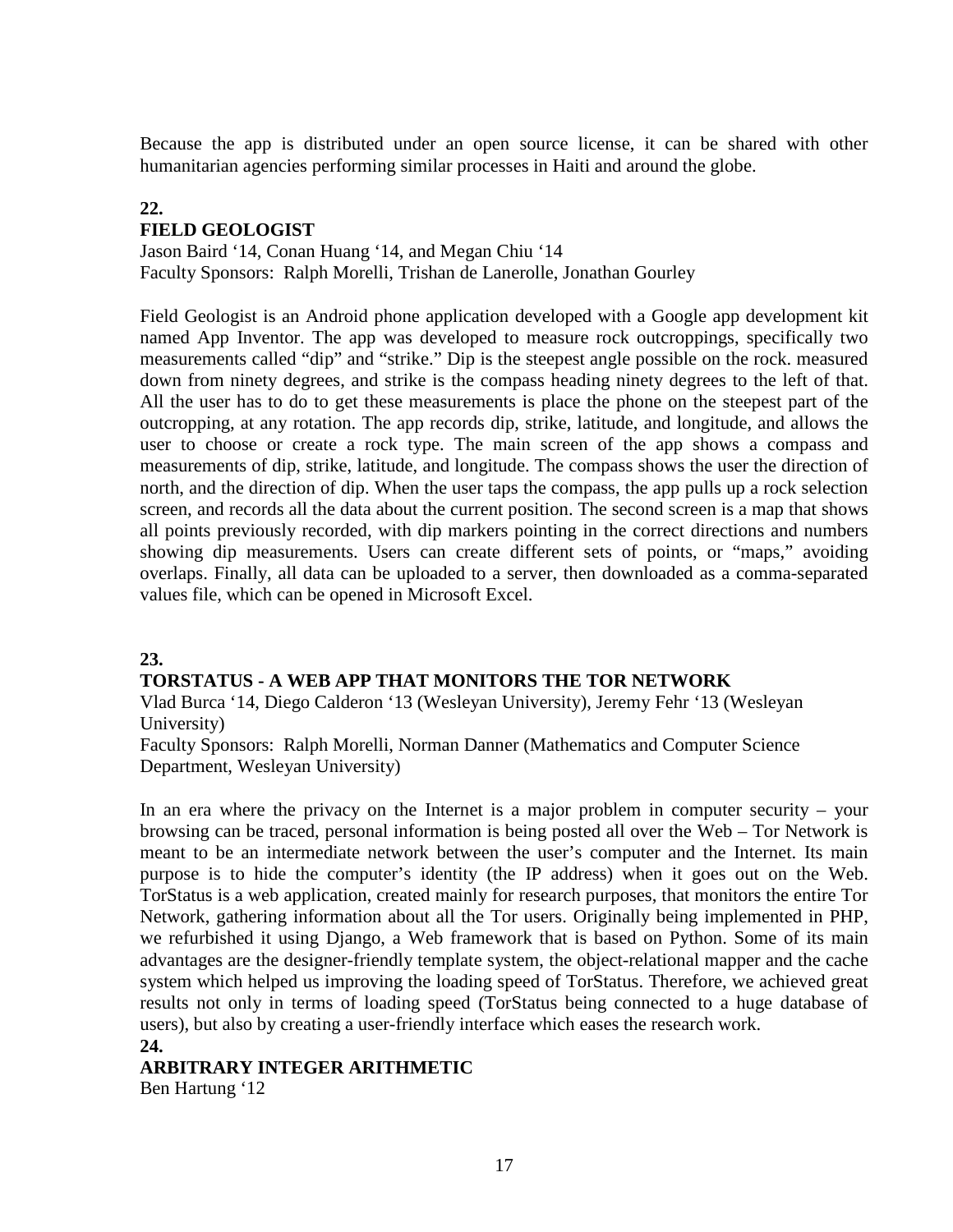Faculty Sponsor: Peter Yoon

Public-key encryption relies on the generation and multiplication of large integers. Accelerating basic arithmetic operations would allow the use of larger numbers for increased security. To this end, this project evaluates the implementation of two multiplication algorithms that attempt to take advantage of the Graphics Processing Unit's (GPU) ability to perform parallel computations efficiently. The first is the divide and conquer Karatsuba algorithm which recursively transforms multiplication operations into three smaller multiplication and two addition operations until the operands are small enough to efficiently multiply using the traditional n2 method where n is the number of digits. The second algorithm evaluated was the Schönhage-Strassen algorithm, which uses a Fast Fourier Transform (FFT) to treat each operand as a cyclic convolution that can be multiplied pointwise in a highly parallel operation. The implementation of the Karatsuba was found to be insufficiently parallel which resulted in no improvement over existing arbitrary arithmetic libraries such as the GNU Multi-Precision Library (GMP). In comparison the Schonhagge-Strassen's pointwise multiplication operations maps more naturally to a GPU, suggesting that further research into it will provide more favorable benchmarks relative to GMP.

#### **25.**

### **POSIT-HAITI: AN SMS-BASED OPEN SOURCE MOBILE APP TO ASSIST FOOD DISTRIBTION IN HAITI**

Alexandre Zhang '14, Christopher Nobile '12, Nyi Htet '13, Sheena Elveus '12, Tina Lipson '14 Faculty Sponsors: Ralph Morelli, Trishan de Lanerolle, Rachel Foecking, ACDI/VOCA, USAID

Once a month in several remote locations throughout rural Southeastern Haiti, ACDI/VOCA holds distribution events during which food is given to over 10,000 pregnant mothers and mothers with infants. POSIT-Haiti is a mobile Android app that automates the data gathering and processing tasks aspects of such events, tasks that were previously done manually using paper forms. The app uses data entry fields to accept information from hundreds of beneficiaries and store it in its database. It then abbreviates that information and sends it via SMS messages to a central database in Jacmel. The app requires a username and password to access, and has normal, admin, and super user accounts. The app is localized into Haitian-Creole and French, the national languages of Haiti. POSIT-Haiti dramatically increases the speed at which new beneficiaries can be processed and their records updated, shrinking the time required from days and sometimes weeks to hours. In addition to designing and developing the app and the back-end server, a team of students from the Humanitarian Free and Open Source Software Project (HFOSS) traveled to Haiti in July to field test the app in remote rural regions of Haiti and train the ACDI/VOCA staff. With continued support from HFOSS, ACDI/VOCA is currently integrating the app into its daily operations.

# **ENGINEERING**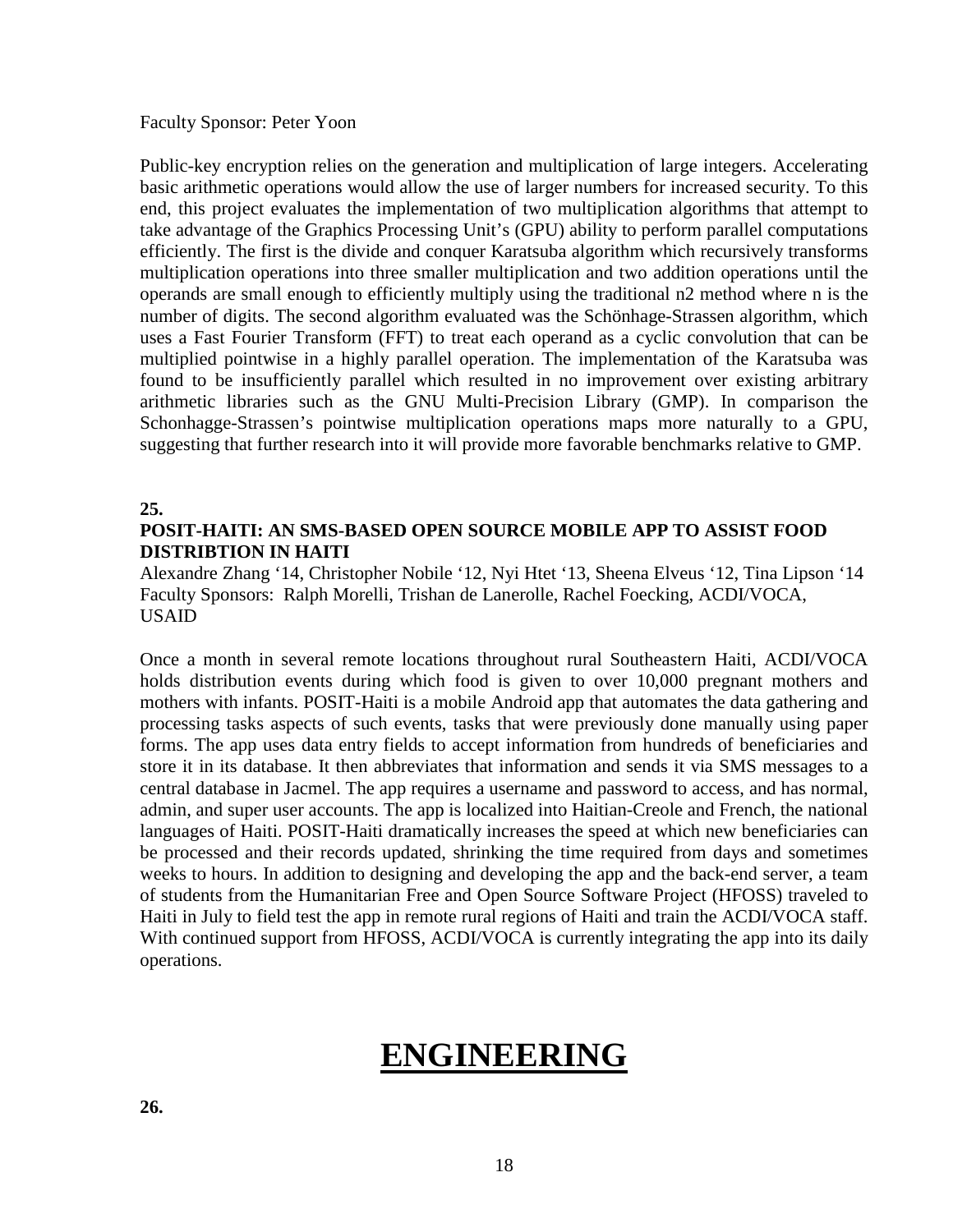#### **GENERALIZED PRESSURE MODEL OF THE RABBIT LEFT VENTRICLE**

Andrei Marchidan '13, Ryan L. Zukus '11 Faculty Sponsor: Joseph L. Palladino, NASA CT Space Grant Consortium

A generalized pressure model was recently proposed as a comprehensive model to assess mechanical performance of the canine left ventricle [1]. This work describes the isolated rabbit left ventricle. Isovolumic pressure was measured on isolated hearts from four adult male rabbits (3.9 kg average weight). Hearts were perfused via external gas-exchange chamber, roller pump and environmental chamber, maintaining coronary pressure and oxygen supply. Coronary perfusion pressure was kept constant at 100 mmHg; typical perfusate values were  $pO2 > 500$ mmHg,  $pCO2 = 37$  mmHg,  $pH = 7.35$ ; temp. maintained at 30° C. Ventricular volume was controlled by a linear motor-piston-cylinder system using PID control. Pressure was measured by catheter-tipped pressure transducer (Millar). Ventricular pressure pv was described as a function of time t, ventricular volume Vv, four model constants a,b,c and d, and an activation function f(t) [1]. This model is based on underlying muscle contraction mechanics. Model parameters a, b, c, and d were extracted from end-diastolic pressures and peak developed pressures, from a set of isovolumic pressure curves measured on each rabbit heart at different end-diastolic volumes. The generalized pressure model (eq. 1) is a compact functional description of the rabbit left ventricle's ability to generate pressure. This model may be used as a functional block of more extensive cardiovascular models. The parameter c may emerge as a measure of the overall mechanical performance of an individual heart. Animal experiments measuring isobaric heart beats and rapid changes in ventricular volume during otherwise isovolumic beats have been performed and are being analyzed to further test this model's ability to describe left ventricular dynamics of the rabbit heart.

References:

[1] Palladino, J.L., Noordergraaf, A.: Left ventricular model parameters and cardiac rate variability. Proc. 33rd Ann. Int. Conf. IEEE Engineering in Medicine and Biology Society, Boston, MA, in press, 2011.

### **27. ESTIMATION OF GAZE LOCATION FOR POINT-OF-GAZE** Binay Poudel '12 Faculty Sponsor: Taikang Ning

Overall goal of the project Point-of-Gaze is to create a system that is capable of tracking the movement of eye to move computer pointer using eye instead of an actual mouse. An imageprocessing algorithm was developed and tested in MATLAB to estimate the gaze location. Instead of using corneal reflection produced by light source placed before eye, canthus of eye was used to detect the relative position of the center of pupil.

#### **28. THE IMAGE RECOGNITION TECHNIQUE THAT CAN SAVE HUMAN LABOR**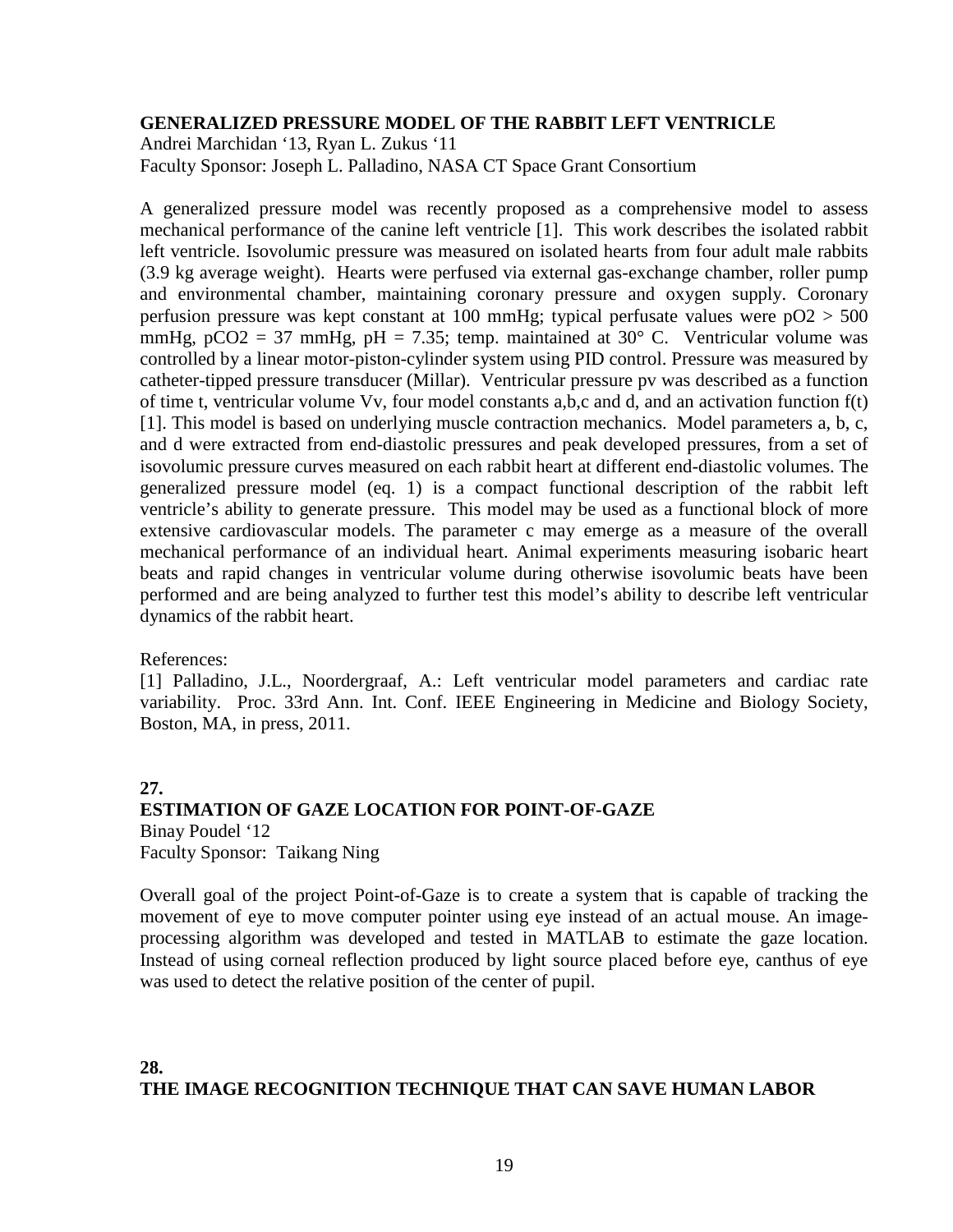Han Wu '13 Faculty Sponsor: Lin Cheng

The image recognition technique has always been a useful tool in image processing. Facial recognition, a most common kind, can already be found being used in digital cameras and security systems. However, the techniques for distinguishing other objects or animals have not been well explored. This research explored the way to recognize different kinds of animals and objects in all kinds of images. Methods from various sources are examined, implemented in Matlab and modified. Among all the ways examined, a way to recognize the ear bone in an ear image was found potentially useful though it does not work on every case. Also a way was found to separate the foreground and background of photos taken at animals' natural habitat. The way may be further integrated later to finally draw a contour of the animals in the photo if there is any.

# **ENVIRONMENTAL SCIENCE**

#### **29.**

#### **ANALYSIS OF TOXICOLOGICAL EFFECTS OF PHARMACEUTICAL MIXTURES ON DAPHNIA MAGNA**

Airelle A. James '14 Faculty Sponsor: Alison J. Draper

Pharmaceuticals escape wastewater treatment and contaminate aquatic environments. There is increasing concern about the exposure of aquatic organisms and the combined toxicity of this complex mixture of chemicals. Four human pharmaceuticals were chosen for this study: all are water-soluble and thus, complications of solvent effects are eliminated, and all are commonly used and have been detected in the aquatic environment. A 48-hour motility assay of <24 hourold Daphnia magna neonates was used to examine the effects of a mixture of commonly-used pharmaceuticals. LC50 and NOAEL concentrations of diclofenac, metformin, metoprolol and propranolol were estimated. Daphnia were then exposed to all possible combinations of these drugs, all at their NOAEL concentration. Synergy was observed in these mixtures. The interaction of metformin and metoprolol was also explored at concentrations around their LC50s using the classic method of mixture toxicity. Again, synergism was observed. This relationship would not be predicted by the drugs' mechanism of action in humans. Frequent use of pharmaceuticals by consumers coupled with imperfect methods of wastewater treatment will likely increase pharmaceutical residue in the aquatic environment. Future experiments will be aimed at determining the mechanism of drug interactions observed in this study.

#### **30. MAGNETIC ANALYSIS OF FLUVIAL SOILS MAY AID IN RECONSTRUCTION OF ETHIOPIAN PALEOENVIRONMENTS**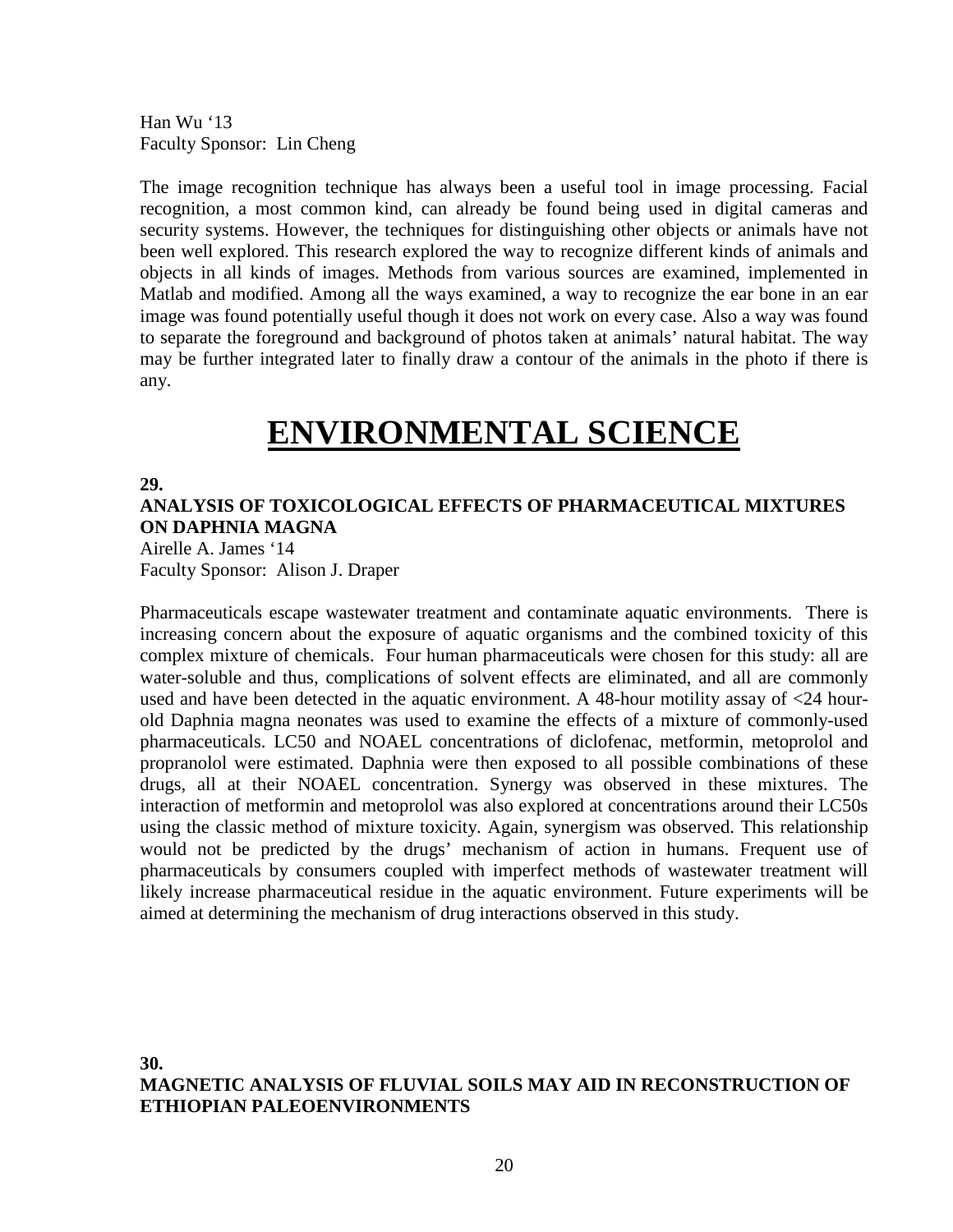Brittney M. Payton '12 Faculty Sponsors: Christoph Geiss, William C. Johnson (University of Kansas), Valery Terwilliger (Université François Rabelais de Tours)

Recent archaeological and palaeoclimate studies show that climatic shifts occurring during the Holocene may have impacted cultural evolution and played a role in settlement patterns. The history of the Tigray Plateau in the northern highlands of Ethiopia is characterized by a succession of different civilizations and thus makes it an ideal location for assessing these possible impacts. The magnetic properties of fluvial sediments from five soil profiles in study sites near the towns of Adi Kolen , Mai Maikden, and Adigrat were analyzed in an attempt to aid in the reconstruction of the regional palaeoenvironmental history. Measurements included magnetic susceptibility (c), anhysteretic remanent magnetization (ARM), isothermal remanent magnetization (IRM), S ratios, coercivity distributions of IRM, and hysteresis loops.

A comparison with nonmagnetic data shows that most palaeosol horizons do not show any signs of magnetic enhancement. Modern soils from sites AKIII, MMII, and ATI are characterized by increases in concentration parameters (increases in c, ARM, and IRM values) but grain-size dependent parameters indicate that the added ferrimagnetic minerals are coarse-grained (ARMratios decrease). Modern soils in all five sites are heavily disturbed and may be difficult to use for calibration of palaeosols.

For palaeosol horizons at AKIII (200-400 cm), however, magnetic properties (increases in c, ARM, IRM, and ARM ratios) indicate some degree of pedogenesis and some soils could be interpreted as magnetically enhanced. This possible magnetic enhancement occurs during a time period when non-magnetic indicators suggest higher rainfall, more fire, and vegetation change and may therefore be of importance for the cultural history of the region.

#### **31.**

#### **POTENTIAL ICE AGE REMNANTS IN WINTERGREEN WOODS**

Jess Smith '14, David Mallick '14 Faculty Sponsor: Christoph Geiss

Glacial Lake Hitchcock drained approximately 16,500 years ago and left a variety of glacial features across Connecticut. One such feature is called the pingo, a frost mound with a built up rim and mainly horizontal deposit of soil. Other glacial formations include palsas and lithalsas, which are similar to pingos yet they do not form a rim around their frost mounds. There is also a feature called liquefaction, which is not glacial in nature, but can form depressions similar to those formed by the remnants of frost mounds. A collection of small water filled deposits can be found at Wintergreen Woods in Wethersfield, CT where the nature of their formations lies shrouded in mystery. Ground penetrating radar was used to collect data in a field of small water filled deposits and analyzed to view the stratification of the subsurface, which determines the nature of formation. Soil core samples as well as elevation measurements were coupled with the GPR results to further identify the feature. It has been hypothesized that the small water filled deposits were most likely formed by pingo remnants.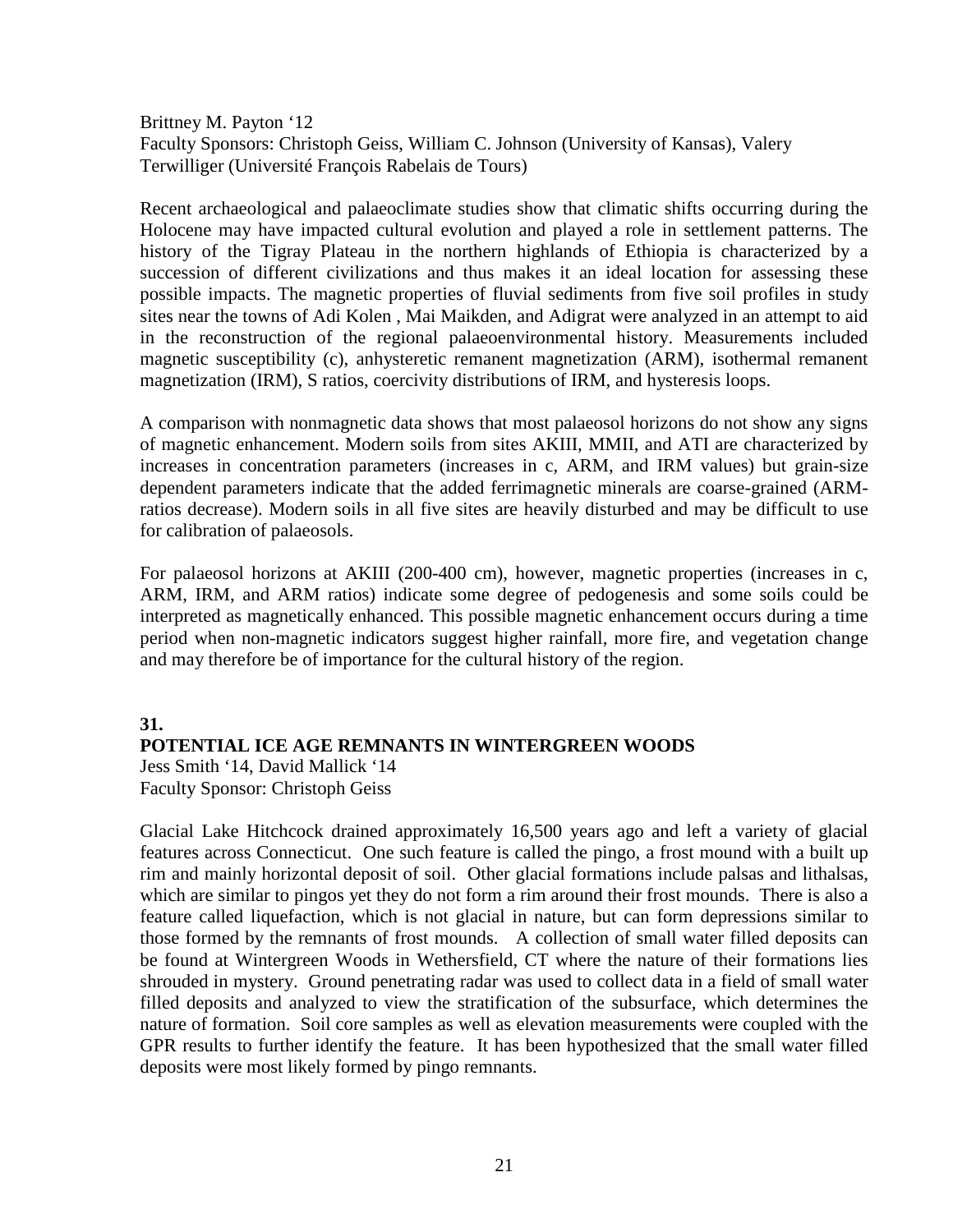# **NEUROSCIENCE**

#### **32.**

### **CHARACTERIZATION OF SMN2 EXPRESSION IN SPINAL MUSCULAR ATROPHY iPS CELLS**

Brian Castelluccio '12

Faculty Sponsors: Dhruv Sareen, Clive Svendsen (Regenerative Medicine Institute, Cedars-Sinai Medical Center, Los Angeles)

Spinal Muscular Atrophy (SMA) is an autosomal recessive pediatric neuromuscular disorder that leads to degeneration of lower motor neurons. This results in muscular atrophy, paralysis, and often death. SMA is caused by a lack of functionality of the SMN1 gene and resultant lack of SMN protein. In humans, the gene SMN2 is nearly identical to SMN1, yet it produces truncated, dysfunctional protein, denoted Δ7 SMN. Because SMN2 can produce only 10-30% full length SMN protein (FL SMN), it cannot compensate for the lack of SMN1. One approach to studying SMA utilizes induced pluripotent stem cell (iPSC) technology to create in vitro models of SMA. Using iPSC strategies, motor neurons can be cultured from SMA patient fibroblasts and studied in vitro. When iPS cells are created to model SMA, they must be both screened for pluripotency and characterized genetically for FL and  $\Delta$ 7 SMN. In this investigation, 26 cell lines were characterized for relative levels of SMN transcripts. It was found that, in a given cell lineage, FL SMN transcript levels fluctuate during the reprogramming process. Additionally, a positive relationship was found between type of SMA and level of FL SMN transcript in the lines tested. This work is part of an ongoing effort to produce a reliable, well-characterized stock of SMA iPS cells for research on this disease.

#### **33.**

#### **AN fMRI INVESTIGATION OF SOURCE MEMORY RETRIEVAL**

Patricia Cavanaugh '14 Faculty Sponsor: Nicole Dudukovic

Many researchers today are working towards a comprehensive understanding of neural activity during source memory retrieval, or remembering contextual details about specific events. The prefrontal cortex (PFC) has been found to support cognitive control processes engaged during the retrieval of source memories. The medial temporal lobe (MTL) also plays a critical role in source memory, permitting the formation and retrieval of new associative memories, . It is has been shown that sub regions of the MTL, specifically within the hippocampus, are active during the retrieval of memories when recollecting details about an event, but this pattern of activation may differ depending on the type of details that are retrieved. To test this theory, functional magnetic resonance imaging (fMRI) was used to measure activity in the PFC and the MTL during the retrieval of two types of contextual details, conceptual and perceptual. Participants were scanned while retrieving perceptual details about the color of drawings, retrieving conceptual details about what question they were asked when they initially encountered the drawings, and engaging in recognition tests that required identifying items as old or new.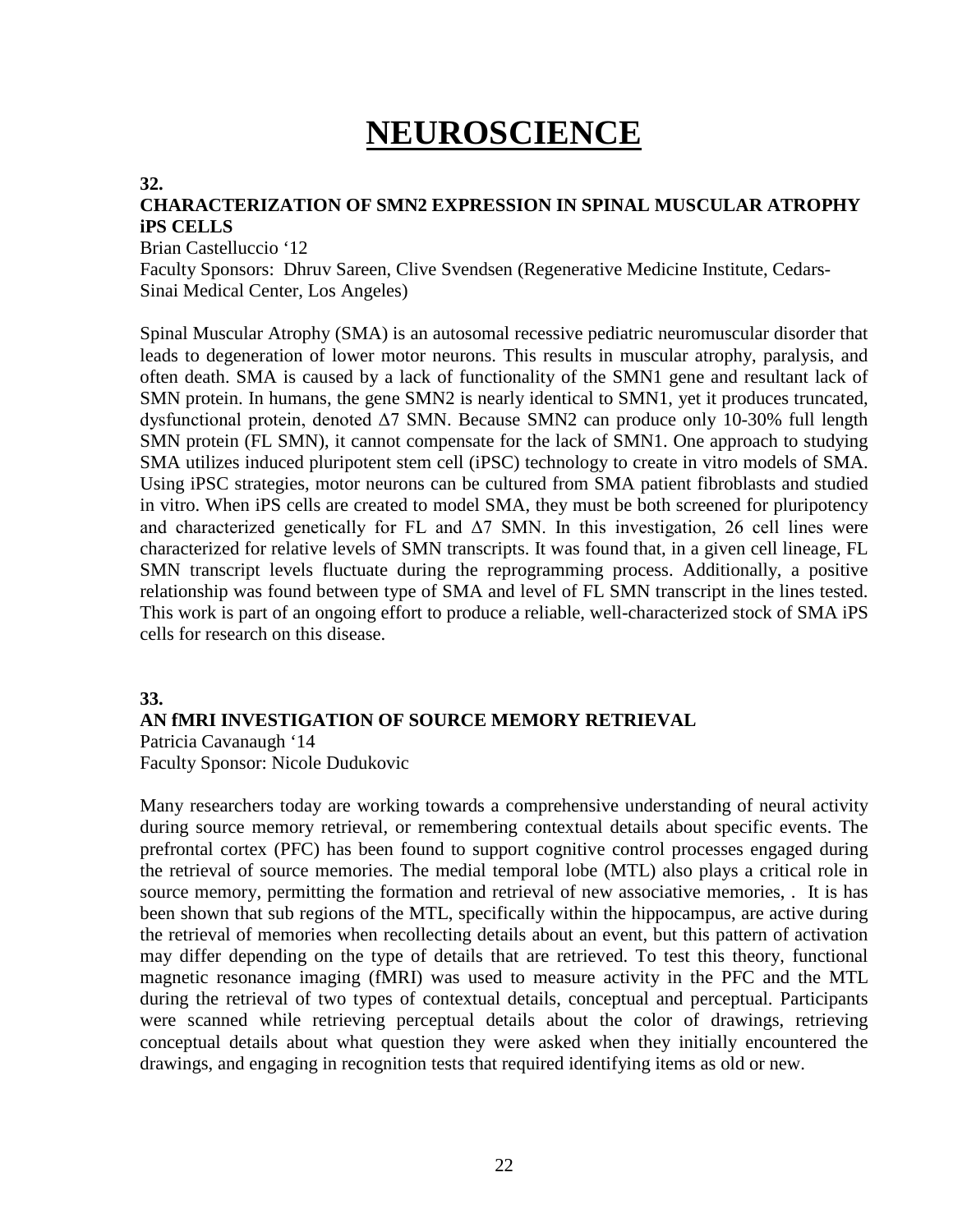General source retrieval activation was found in the left dorsolateral and ventrolateral prefrontal cortex. Relative to retrieval of perceptual details, retrieval of conceptual details activated the left ventrolateral PFC, bilateral dorsolateral PFC and left temporal pole. The retrieval of perceptual details activated right anterior MTL regions and bilateral ventrolateral PFC. The results of this study suggest that the retrieval of different types of source memory are sub served by different neural processes. fMRI technology has already helped researchers to make huge leaps in brain mapping and the overall understanding of how different source tasks affect neural activation during memory retrieval.

**34.**

### **DIFFERENCES IN BRAIN CONNECTIVITY REORGANIZATION BETWEEN STROKE AND TUMOR PATIENTS**

Jessica Cote '12

Faculty Sponsors: Emi Nomura, Ph.D., Mark D'Esposito, M.D. (Helen Wills Neuroscience Institute, University of California, Berkeley)

The brain is organized into highly specialized functional areas, or modules, and interactions among these areas allow for information processing and behavioral control. Brain injury negatively affects the organization of this functional network and causes major deficits in connectivity. However, the brain is capable of reorganization both during disease progression and after injury. Although this remodeling occurs with acute and long-term injuries, research has shown that post-lesional functional recovery is considerably better in chronic long-term lesions than in acute lesions. In the current study, we examined resting state functional magnetic resonance imaging (fMRI) data of patients with strokes and tumor resections to compare cerebral network reorganization in acute and slow-growing lesions, respectively. Lesions of stroke patients and tumor patients were hand-drawn according to visible brain damage on anatomical fMRI scans. Network organization was quantified using modularity, a graph theoretical construct that is the ratio of within- compared to between- module connections. Then we correlated time since damage with modularity in both groups to investigate the specific restructuring of functional networks following these two types of brain injury. Results showed that the type of damage (lesion from stroke or tumor resection) had a differential effect on recovery over time. Those patients recovering from stroke demonstrated a positive correlation between time since damage and modularity whereas those patients recovering from tumor resection showed a negative correlation between time since damage and modularity. Together, these opposing recovery trajectories suggest that acute lesions and slow-growing injuries involve different mechanisms of reorganization, which ultimately lead to distinct levels of recovered connectivity. This study provides a better understanding of brain plasticity and network organization, which may lead to improvements in recovery from brain injuries.

#### **35. THE EFFECT OF THE KETOGENIC DIET ON FORMALIN-INDUCED NOCICEPTION IN MICE**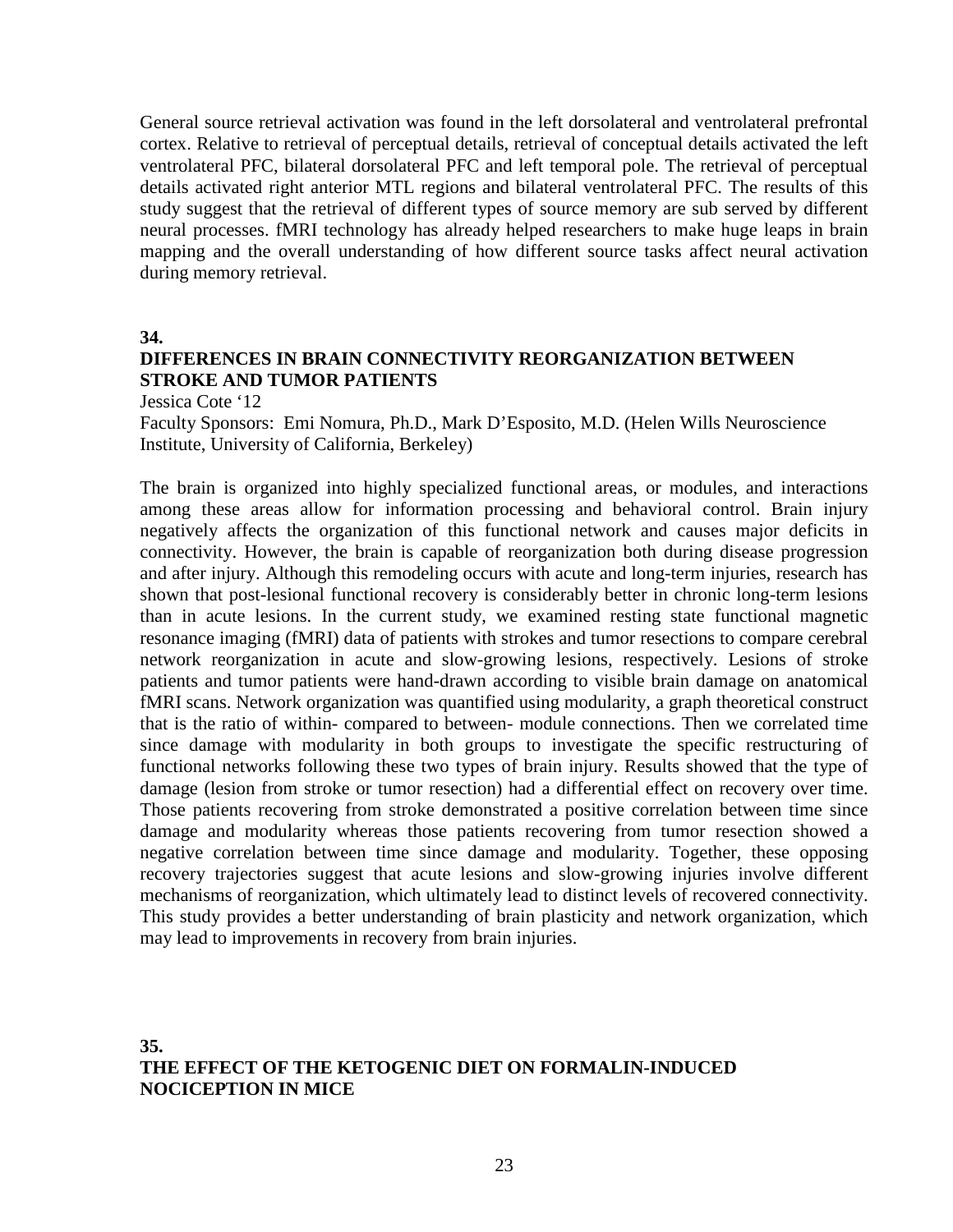Jessica Fortin '14 Faculty Sponsors: Susan Masino, David Ruskin

The ketogenic diet is a high fat, low carbohydrate diet that adjusts the body's metabolism to use ketone bodies instead of glucose for fuel. The diet has been proven effective in raising the seizure threshold of people with epilepsy, especially in children. The effects of the diet on pain sensitivity (nociception) are being studied in mice on the ketogenic diet against mice on a control diet. Mice were fed either a control diet or the ketogenic diet (8% protein) for three weeks. At 7- 8 weeks of age the right hind paw was injected with a moderate 3% 10µL dose of formalin. The injected mice were then placed in an individual clear container and the amount of time spent licking and lifting the injected hind paw was recorded. Formalin induces a biphasic pain response where phase I mimics acute pain while phase II mimics chronic pain. The two genotypes of mice tested were wildtype (normal) and A1 knockout (lacking the adenosine receptor). While the data indicate no significant diet effect that supports the expected hypoalgesia hypothesis, there is a significant difference between wildtype ketogenic and control diet-fed mice in phase II with ketogenic diet mice exhibiting increased nociception. These data conflict with previous thermal nociception experiments where ketogenic diet-fed mice exhibited significant hypoalgesia. In addition, the genotype data also indicate an expected significant hyperalgesic effect in phase II for A1 knockout mice compared to wildtype mice. Future experiments utilizing novel methods will be conducted to clarify the diet effect and role of adenosine and determine the human clinical potential of the ketogenic diet as a potential therapy for pain.

#### **36.**

#### **THE EFFECT OF THE ANTIOXIDANTS ASCORBIC ACID AND URIC ACID ON UNDIFFERENTIATED AND RETINOIC ACID-DIFFERENTIATED SH-SY5Y CELLS** Pamela Hathway '12, Vishakha Negi (Trumbull High School)

Faculty Sponsor: William H. Church

Ascorbic acid (AA) and uric acid (UA) are antioxidants with neuroprotective properties due to their potential to scavenge reactive oxygen species (ROS). Low levels of UA have been observed in neurodegenerative diseases such as Parkinson's Disease and Multiple Sclerosis. High doses of AA have been shown to decrease tumor cell viability while having no impact on fully differentiated neurons, making this a potential cancer therapy. The current study is being conducted to investigate the effects of AA and UA on a human neuroblastoma cell line. SH-SY5Y cells were differentiated by treatment with 10  $\mu$ M retinoic acid for 7 days. Both differentiated and undifferentiated cells were then treated with  $25 - 1000 \mu M$  AA or  $100 - 200$ µM UA. Cell viability was determined using fluorescent staining methods. Preliminary results will be presented. It is thought that differentiated cells will respond to the antioxidants in a qualitatively different way than undifferentiated cells.

#### **37.**

### **THE EFFECTS OF ALCOHOL ON COGNITIVE FUNCTIONING IN COLLEGE STUDENTS**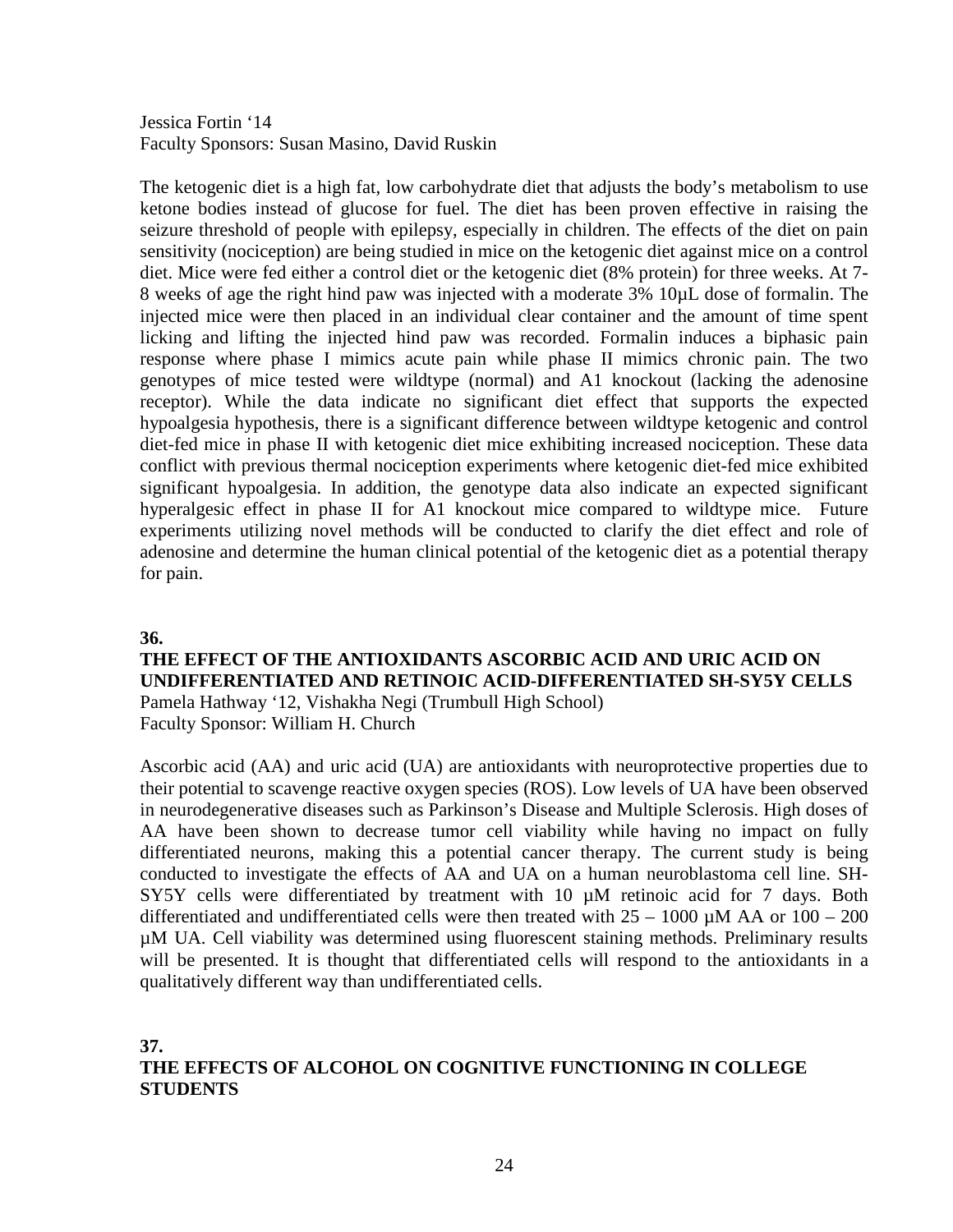Sarah Isaac '14 Faculty Sponsor: Sarah Raskin

Binge drinking is defined as a pattern of consumption of ethanol that raises the blood alcohol concentration to at least 0.08 gram percent or above. This pattern of behavior has been previously suggested as a significant cause of brain and cognitive damage. This study evaluates drinking trends, memory, and cognition in young adults, 18 to 21 years of age. More than 501 first year students have been tested at Trinity College, and the two-year follow-up visits for these students are currently being completed. Participants in this study were categorized into one of four groups: never drank, drank but never binged, binged but not in the last 30 days, and binged in the last 30 days. They were administered a mental health screening, the M.I.N.I. (Mini International Neuropsychiatric Interview), to determine whether they were applicable for the study and to analyze any trends that could explain drinking behavior. Additionally, participants were presented with a battery of cognitive and memory tasks using JANET and COGSTATE software in order to assess characteristics such as attention, working memory, and executive function. It has been demonstrated by these tests that subjects that have binged in the past thirty days are much more likely to have alcohol and substance abuse disorders and mood disorders such as a depressive episode. Furthermore, the group that binged in the past thirty days performed the worst on tests measuring declarative and working memory with social drinkers showing the poorest performance on a test measuring impulsivity. Overall, alcohol has been shown to have a noticeable effect on cognitive ability, though it is important to determine how often an individual has binged when measuring the degree of impairment.

#### **38.**

### **THE EFFECT OF THE KETOGENIC DIET ON THE SOCIABILITY OF A MOUSE MODEL FOR AUTISM**

Michelle Murphy '14 Faculty Sponsors: Susan Masino, David Ruskin

The ketogenic diet is a low-carbohydrate, high-fat diet that is used as a treatment option for epilepsy. It has been suggested that the ketogenic diet could also be a possible treatment for autism because of the high occurrence of epilepsy in people with autism. Although the cause of autism is unknown, the disorder is characterized by impaired social and communication skills. A mouse model for autism, termed "BTBR," is an inbred strain of mice that shows some of these distinctive symptoms of autism. The ketogenic diet's effect on the sociability of these BTBR mice was determined by using the three-chambered sociability test. In this experiment, a mouse was first placed in the central chamber, which had doors to the next-door chambers. Then the time that the mouse spent touching the cages in the adjacent chambers that were either empty or contained other mice was determined. Two 10-minute phases were timed: the first phase had a new mouse placed in one of the cages and the second phase had the mouse from the first phase plus another novel mouse placed in the other cage. It was found that the BTBR mice on the control diet demonstrated significantly less sociability than that of the normal mice on the control diet. It was also found that the BTBR mice on the ketogenic diet showed a significant increase in sociability compared to the sociability of the BTBR mice on the control diet. These data demonstrate that the impaired sociability of the BTBR mice was reversed by a ketogenic diet.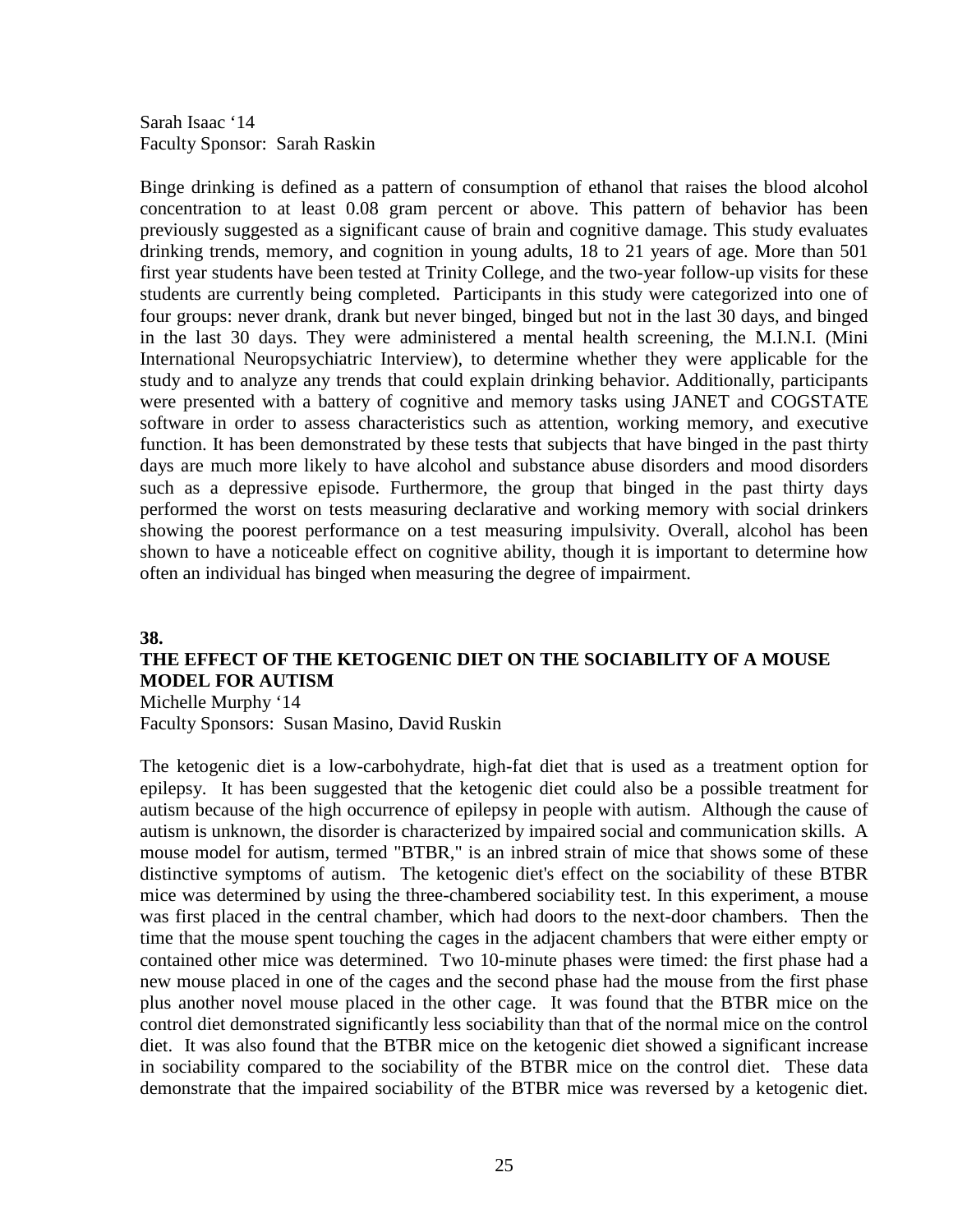Finding evidence that a ketogenic diet can alleviate symptoms of autism in mice is important because the ketogenic diet could be used to treat autism in humans. In a related study, preliminary experiments are being done with transgenic mice that lack adenosine receptors. This study aims to determine how adenosine is related to autism and the mechanism of the ketogenic diet.

#### **39.**

### **CHANGES IN PURINE TISSUE CONTENT IN VARIOUS BRAIN STRUCTURES OF RATS FED A KETOGENIC DIET**

Alexandra Nicaise '13 Faculty Sponsor: William H. Church

Previous studies have indicated that the ketogenic diet, a high-fat low-carbohydrate regimen, has the ability to reduce pain and inflammation in rats, as well as reduce the duration and frequency of seizures. The mechanism by which these effects are produced is unclear. Purines are known to play a role in pain pathways in the brain. The work presented here is part of an ongoing study investigating changes in brain purine content in rats fed a ketogenic diet. Tissue punches of brain areas associated with pain perception were analyzed. Purine content was quantified using HPLC. Protein content was measured using a Modified Lowry Protein Assay. The reproducibility of this assay was evaluated and found to be consistent over time. Data analysis of purine content in the somatosensory cortex, thalamus, hippocampus, PAG, and cerebellum found a significant increase in adenosine tissue levels in the somatosensory cortex of rats fed a ketogenic diet. RT 10, currently an unidentified compound, was also found to be significantly higher in the somatosensory cortex of rats fed a ketogenic diet. The results indicate that purine neurochemistry is changed in rats fed a ketogenic diet. These rats also demonstrated hypoalgesia, suggesting a potential mechanistic relationship between brain purines and nociception.

#### **40.**

### **VERIFICATION OF PEAK ASSIGNMENTS IN QUANTITATIVE STUDY OF PURINE CONTENT IN RAT BRAIN**

Samuel Scinto '12 Faculty Sponsor: William H. Church

It has been reported that rats fed a ketogenic diet experienced an increase in pain tolerance and a reduction in inflammation (Ruskin et. al 2009). The current project focused on identifying the neurochemical changes that occurred as a result of this diet, specifically in context with pain perception brain structures. Brain tissue samples from the somatosensory cortex, hippocampus, periaquaductal grey (PAG), cerebellum, and thalamus were analyzed for purine content using high-performance liquid chromatography (HPLC). Peak assignments for hypoxanthine, xanthine, inosine, and adenosine were verified based on UV spectra, retention time, and metabolic enzyme experiments. Diode array UV spectra analysis identified an incorrect peak assignment for uric acid. The identity of this peak is currently under investigation. Regional distribution of adenosine and its metabolites are reported.

#### **41.**

### **THE EFFECT OF NEONATAL ISOLATION TREATMENT ON LONG-TERM POTENTIATION IN RATS**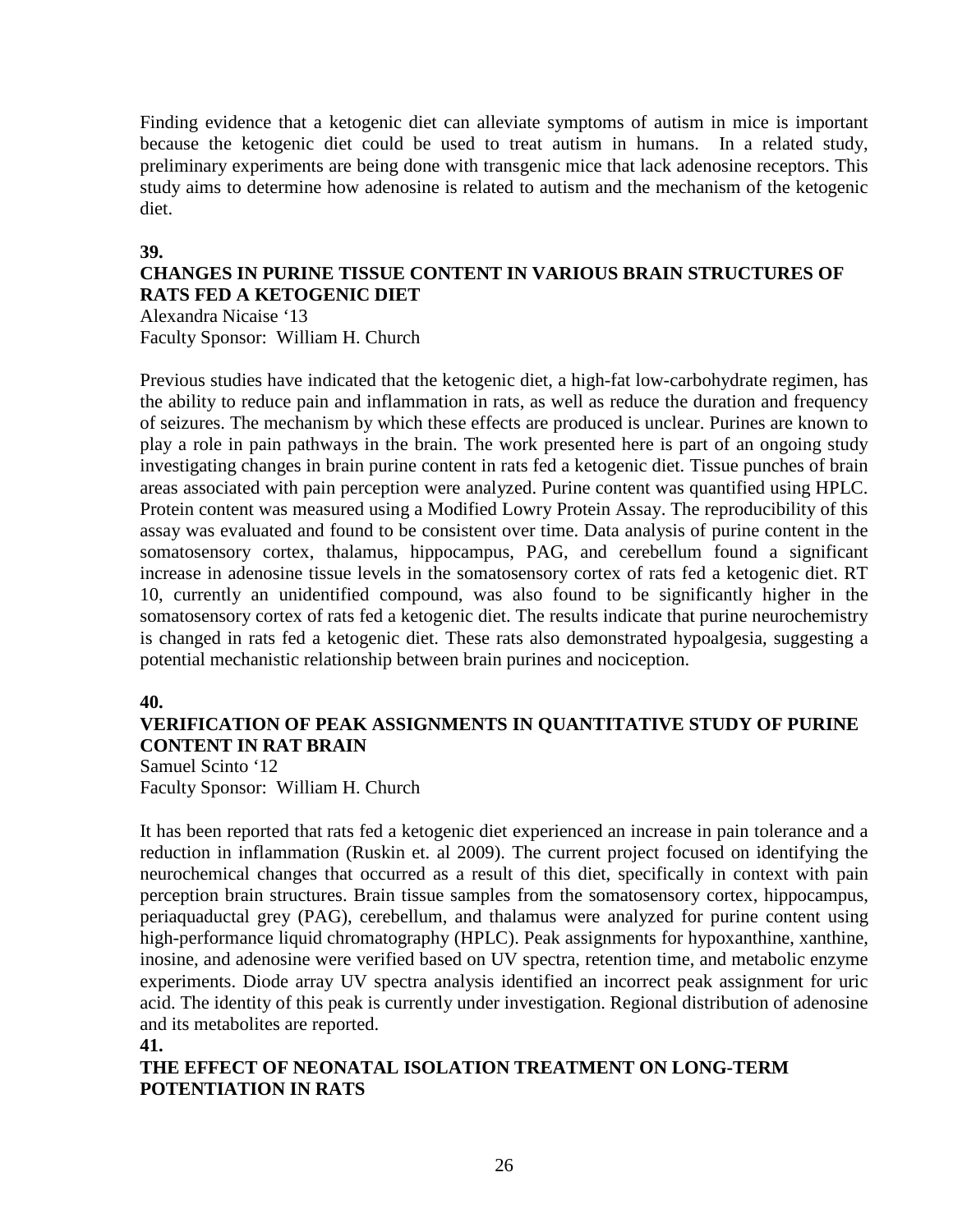Nay Oo Shein '12, Georgia McAdams '14 Faculty Sponsor: Harry Blaise

In the brain, the dentate gyrus (DG) is a subfield of the hippocampus that is concerned with learning and memory. Thus, the region is significant because stress can affect learning and memory. Neonatal isolation is known to be an early life stressor that causes changes in long-term potentiation (LTP), an indicator of learning, as recorded in the perforant pathway (PP) between the DG and entorhinal cortex. Previous studies have only shown the results of rats isolated for 1 hour periods from days 2-9 after birth. Currently, we are conducting experiments to determine if the results are the same when rats are isolated for 2 hour periods from days 2-5 versus 1 hour periods from days 2-9. After maturing, these rats are implanted with electrodes in the PP and DG through stereotaxic surgery and allowed to recover for a week; they then have LTP induced.

This is a continuing project from last year when two seniors studied induced LTP in rats with 4 day stress. This summer, studies were conducted upon on non-handled rats, which did not go through neonatal isolation, for control purposes. Although the study of 4-day stress and nonhandled groups has been finished, the experiment needs to be continued on rats with 8-day stress to prove whether these two methods of isolation produce similar or different results. This study will be continued next year to collect more data to determine the effectiveness of the 4-day stress protocol.

#### **42.**

## **PROSPECTIVE AND RETROSPECTIVE STUDIES OF THE EFFECTS OF THE KETOGENIC DIET ON BEHAVIOR**

Rebecca Williams '12

Faculty Sponsors: Susan Masino, David Ruskin, Julia Svedova '11, Francis DiMario, MD (Connecticut Children's Medical Center, Department of Neurology)

The ketogenic diet is a high-fat, low-carbohydrate diet that changes the body's metabolism to break down ketones instead of glucose for energy. The diet has been successfully used as a treatment for seizures, as well as autism in children. The goal of this study is to determine the effects of the KD on behavior in children before and during or after diet treatment in a prospective study, and during or after the treatment in a retrospective study. We hypothesized that in addition to its benefits in reducing seizures, the ketogenic diet would improve aspects of behavior in children with epilepsy, autism, and epilepsy and autism. For the retrospective and prospective components of this research we are including children who already started or are already pre-qualified and planning to start the diet. Parents or guardians are sent surveys to quantify clinical criteria and behavior in the children. Retrospective study participants will be identified at the University of Calgary, and potentially other sites, and include English-speaking parents of living epileptic minors who will have initiated the ketogenic diet at least six months prior. Children who (1) are still on the diet or (2) have been off the diet for more than two months will be included in the retrospective study. Parents of participants in the prospective study will be given a set of surveys (1) prior to initiating the diet and (2) six months later. The lab is currently waiting for the first set of surveys to be returned for the prospective study, and for IRB approval to move forward with the retrospective study.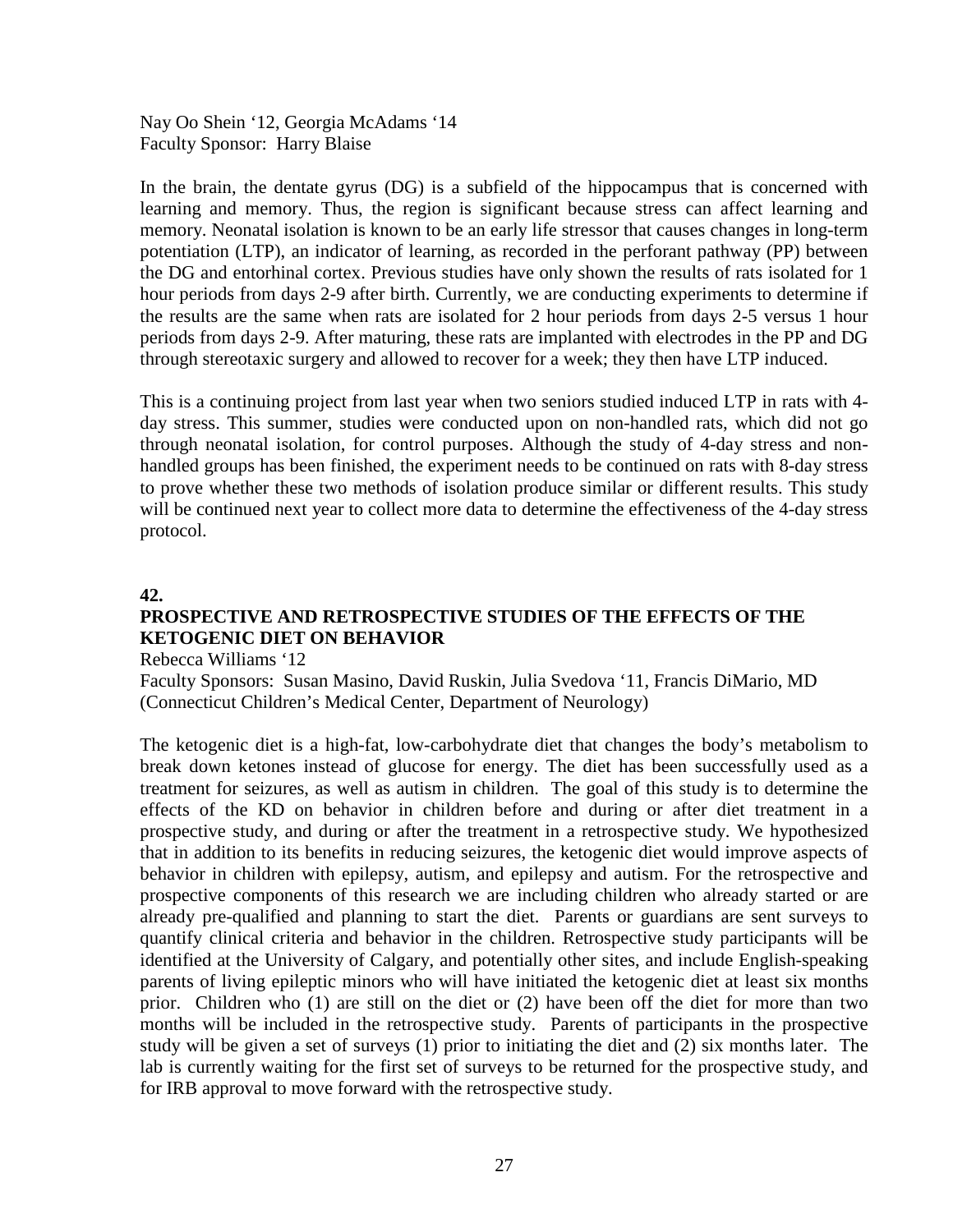# **PHYSICS**

**43.**

#### **DEVELOPMENT OF NOVEL ULTRAFAST ELECTRON SOURCES**

Jonathan Handali '13, Erik Quinonez '14 Faculty Sponsor: Brett Barwick

Testing quantum mechanics through experiment is essential to extend the understanding of physical phenomena from the atomic to astronomical scales. Recently, femtosecond lasers have been combined with electron sources to create ultrashort duration electron packets, which have successfully been used to image ultrafast dynamics at the nanometer/femtosecond scales and to test fundamental quantum mechanics problems. Here at Trinity College, in Prof. Barwick's lab we plan to develop experiments that use these ultrashort packets of electrons to both test the Pauli Exclusion Principle, which is a fundamental tenant of quantum mechanics, and to construct a table top ultrafast electron microscope that will be used to study the dynamics of ultrafast process in nanoscale material systems. We have made significant progress towards these goals over this last summer by pursuing two different projects: the first was to develop fabrication techniques to construct novel ultrafast electron sources from different materials and the second was to experimentally realize femtosecond optical vortex beams in the lab here at Trinity.

# **PSYCHOLOGY**

#### **44.**

#### **PERCEPTION OF NATURAL SPEED OF BIOLOGICAL MOTION**

Asiqur Anik '12 Faculty Sponsor: William Mace

The objective of this experiment was to determine if the orientation of biological motion can influence the perception of the natural speed of the motion due to the seemingly alternation of gravity. "Natural speed" is the normal speed in which an action is performed. It is influenced by the earth's gravitational force. For the experiment three sets of 40 biological motion videos were shown to 30 observers. The videos contained an individual, represented by dots on his head and major body joints, walking across the screen. Each set had the biological motion in a different orientation and each video in a given set had 8 subsets. Each subset had a different speed. The observers were asked to rank the speed of the biological motion. The results showed that the orientation of the biological motion did not influence the perception of natural speed. We concluded that the observers were determining the speed of the biological motion with the video's duration time. For future studies, a video of an individual performing a motion that remains in the center, such as running on a treadmill, will be used. The video will be in a loop, thus eliminating the ability to judge the speed from the video's duration time.

#### **45.**

T**HE RECREATION OF WAVES THROUGH POINT-LIGHT DISPLAY**

Ewen Kronemeyer '14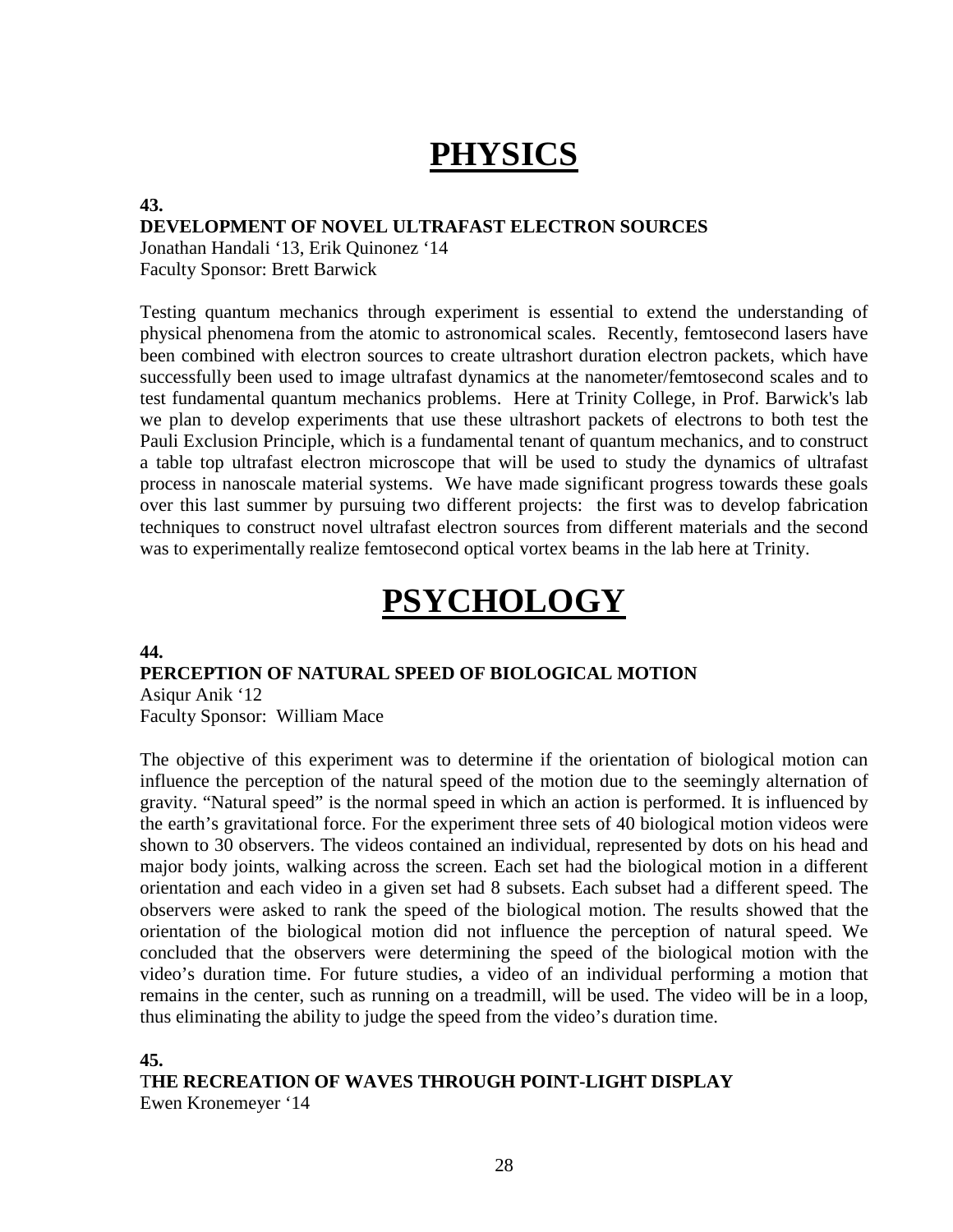Faculty Sponsor: William Mace

Point-light displays are video representations of motion depicted through a series of moving dots. They have traditionally been created by placing dots on key areas of the human body, such as the hands, head, and feet. A human model is then filmed performing a specific action. When the motion of the dots against a blank background is shown to participants, they have consistently perceived a number of properties of the action being filmed. However, little research has been done into non-biological point-light display, specifically display involving very fluid motion. Through the creation and manipulation of a typical wave, a better understanding of the rather unexplored motion of waves was acquired. The goal of this research was to explore the possibilities of fluid point-light motion and to create the best possible point-light display of a wave for future experiments. A point-light display video was created depicting a side-view of a wave of water vacillating within a container; the x-coordinates of each point in the point-light display were then rearranged in various ways to discover if the original motion of the wave would remain identifiable or become unrecognizable. The wave motion was created by first filling a four-foot-long by two-foot-high clear, plastic container with water. Six ping-pong balls were strung together with string across the surface of the water and connected perpendicularly to the edges of the container through a small hole in each end. This modification of the container allowed the ping-pong balls to move freely in a vertical path with the wave while maintaining their horizontal position. A dot was then placed in the center of each ping-pong ball to later mark the placement of points within the point-light video. A video camera was placed on an even surface with the container. The right side of the container was then lifted about four inches above the surface and quickly lowered back down, relying on the effects of gravity to force the water into the motion of a wave.

#### **46.**

#### **NATURAL APPLAUSE IN INDIVIDUALS AND GROUPS**

Spencer McCauley '13 Faculty Sponsor: William Mace

The purpose of this experiment was to explore the fundamental aspects of natural applause, such as duration and frequency, in individuals and groups. Ten participants from Trinity College were recruited and participated in two applause exercises, one in which they clapped in anticipation of a performance, and the other in which they applauded enthusiastically after a performance. The results showed that there are fundamental attributes to clapping across individuals such as slowing down at the end of enthusiastic clapping and a consistently shorter duration observed for enthusiastic applause as compared to anticipatory applause (which was true for group applause as well.)